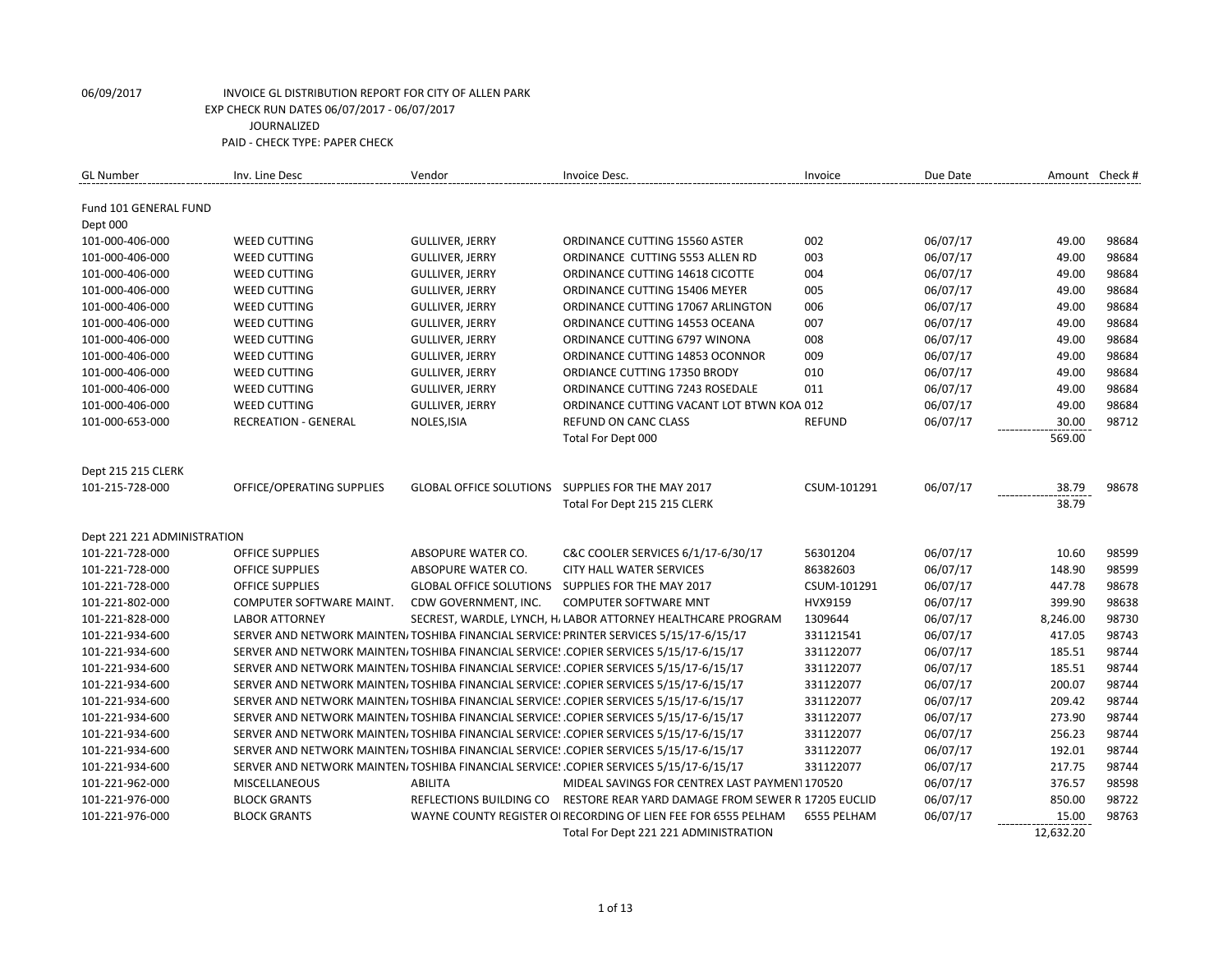| <b>GL Number</b>               | Inv. Line Desc                                                               | Vendor                                          | Invoice Desc.                                                                  | Invoice           | Due Date |           | Amount Check # |
|--------------------------------|------------------------------------------------------------------------------|-------------------------------------------------|--------------------------------------------------------------------------------|-------------------|----------|-----------|----------------|
| Dept 225 225 ASSESSOR          |                                                                              |                                                 |                                                                                |                   |          |           |                |
| 101-225-728-000                | <b>OFFICE SUPPLIES</b>                                                       |                                                 | GLOBAL OFFICE SOLUTIONS SUPPLIES FOR THE MAY 2017                              | CSUM-101291       | 06/07/17 | 106.42    | 98678          |
| 101-225-963-000                | PROFESSIONAL SERVICES                                                        | COSTAR REALITY INFORMATI( JUNE 2017 SERVICES    |                                                                                | 104841301         | 06/07/17 | 395.00    | 98647          |
| 101-225-963-000                | PROFESSIONAL SERVICES                                                        | <b>FUOCO ANTHONY</b>                            | JUNE 2017 ASSESSING CONSULTANT FEE'S                                           | AP-06-01-17       | 06/07/17 | 7,083.34  | 98672          |
|                                |                                                                              |                                                 | Total For Dept 225 225 ASSESSOR                                                |                   |          | 7,584.76  |                |
| Dept 230 230 FINANCE           |                                                                              |                                                 |                                                                                |                   |          |           |                |
| 101-230-728-000                | <b>OFFICE SUPPLIES</b>                                                       |                                                 | GLOBAL OFFICE SOLUTIONS SUPPLIES FOR THE MAY 2017                              | CSUM-101291       | 06/07/17 | 162.97    | 98678          |
|                                |                                                                              |                                                 | Total For Dept 230 230 FINANCE                                                 |                   |          | 162.97    |                |
| Dept 253 253 TREASURER         |                                                                              |                                                 |                                                                                |                   |          |           |                |
| 101-253-728-000                | <b>OFFICE SUPPLIES</b>                                                       | <b>GLOBAL OFFICE SOLUTIONS</b>                  | SUPPLIES FOR THE MAY 2017                                                      | CSUM-101291       | 06/07/17 | 34.56     | 98678          |
| 101-253-833-000                | PREPARATION OF TAX BILLS                                                     | ALLEGRA MARKETING                               | PREPARATION OF 2017 TAX BILLS                                                  | 4695              | 06/07/17 | 1,181.61  | 98765          |
| 101-253-985-000                | <b>CAPITAL LEASE</b>                                                         | PITNEY-BOWES                                    | SERVICES 4/30/17-5/29/17                                                       | 3303486305        | 06/07/17 | 490.79    | 98719          |
|                                |                                                                              |                                                 | Total For Dept 253 253 TREASURER                                               |                   |          | 1,706.96  |                |
| Dept 263 263 CITY HALL         |                                                                              |                                                 |                                                                                |                   |          |           |                |
| 101-263-853-000                | <b>TELEPHONE- ADMIN</b>                                                      | <b>AT &amp; T</b>                               | PHONE SERVICES APRIL & MAY 2017                                                | 06072017          | 06/07/17 | 9,735.86  | 98617          |
| 101-263-853-000                | <b>TELEPHONE</b>                                                             | <b>COMCAST</b>                                  | FIRE SERVICES FOR 6/6/17-7/5/17                                                | 8529101680173474  | 06/07/17 | 254.85    | 98643          |
| 101-263-931-000                | <b>BUILDING MAINTENANCE</b>                                                  | <b>VETERANS CLEANING</b>                        | CLEANING SERVICES CITY HALL 5/6/17-6/3/17 17-1006                              |                   | 06/07/17 | 1,750.00  | 98753          |
| 101-263-985-000                | CAPITAL OUTLAY-COMMON AREA ALLEN PARK EQUITIES LLC                           |                                                 | JUNE RENT PMT AND APRIL ELEC PMT                                               | CE1059JUNE        | 06/07/17 | 3,996.00  | 98611          |
| 101-263-985-000                | CAPITAL OUTLAY-INSURANCE RECI ALLEN PARK EQUITIES LLC                        |                                                 | JUNE RENT PMT AND APRIL ELEC PMT                                               | <b>CE1059JUNE</b> | 06/07/17 | 181.00    | 98611          |
| 101-263-985-000                | CAPITAL OUTLAY-REAL ESTATE TA) ALLEN PARK EQUITIES LLC                       |                                                 | JUNE RENT PMT AND APRIL ELEC PMT                                               | <b>CE1059JUNE</b> | 06/07/17 | 1,165.00  | 98611          |
| 101-263-985-000                | CAPITAL OUTLAY-BASE RENT                                                     | ALLEN PARK EQUITIES LLC                         | JUNE RENT PMT AND APRIL ELEC PMT                                               | <b>CE1059JUNE</b> | 06/07/17 | 17,075.10 | 98611          |
| 101-263-985-000                | CAPITAL OUTLAY-ELECTRIC 3/31/1 ALLEN PARK EQUITIES LLC                       |                                                 | JUNE RENT PMT AND APRIL ELEC PMT                                               | CE1059JUNE        | 06/07/17 | 2,852.79  | 98611          |
|                                |                                                                              |                                                 | Total For Dept 263 263 CITY HALL                                               |                   |          | 37,010.60 |                |
| Dept 305 305 POLICE DEPARTMENT |                                                                              |                                                 |                                                                                |                   |          |           |                |
| 101-305-728-000                | <b>OFFICE SUPPLIES</b>                                                       |                                                 | GLOBAL OFFICE SOLUTIONS SUPPLIES FOR THE MAY 2017                              | CSUM-101291       | 06/07/17 | 324.14    | 98678          |
| 101-305-729-000                | K-9 SUPPLIES                                                                 | PET SUPPLIES PLUS                               | <b>K-9 SUPPLIES</b>                                                            | 8013              | 06/07/17 | 63.53     | 98717          |
| 101-305-757-000                | <b>OPERATING SUPPLIES</b>                                                    |                                                 | SIRCHIE FINGER PRINT LABS DETECTIVE BUREAU SUPPLIES FOR POLICE DEP' 0301334-IN |                   | 06/07/17 | 550.53    | 98733          |
| 101-305-757-000                | <b>OPERATING SUPPLIES</b>                                                    |                                                 | SIRCHIE FINGER PRINT LABS DETECTIVE BUREAU SUPPLIES                            | 0301879-IN        | 06/07/17 | 41.85     | 98733          |
| 101-305-761-000                | PRISONER BOARD                                                               | STATE OF MICHIGAN                               | LIVE SCAN INVOICE                                                              | 551-488722        | 06/07/17 | 42.00     | 98623          |
| 101-305-761-000                | PRISONER BOARD                                                               | WAYNE COUNTY - ACCTS. RECPRISONER HOUSING 11/15 |                                                                                | 290070            | 06/07/17 | 1,470.00  | 98757          |
| 101-305-761-000                | PRISONER BOARD                                                               | WAYNE COUNTY - ACCTS. RE(12/16 PRISONER HOUSING |                                                                                | 290145            | 06/07/17 | 2,450.00  | 98758          |
| 101-305-761-000                | PRISONER BOARD                                                               | WAYNE COUNTY - ACCTS. REC1/17 PRISONER HOUSING  |                                                                                | 290182            | 06/07/17 | 5,775.00  | 98759          |
| 101-305-761-000                | PRISONER BOARD                                                               | WAYNE COUNTY - ACCTS. RE(2/17 PRISONER HOUSING  |                                                                                | 290216            | 06/07/17 | 3,430.00  | 98760          |
| 101-305-761-000                | PRISONER BOARD- MINUS 2 DAYS WAYNE COUNTY - ACCTS. RE( 2/17 PRISONER HOUSING |                                                 |                                                                                | 290216            | 06/07/17 | (70.00)   | 98760          |
| 101-305-761-000                | PRISONER BOARD                                                               | WAYNE COUNTY - ACCTS. REC3/17 PRISONER HOUSING  |                                                                                | 290258            | 06/07/17 | 3,850.00  | 98761          |
| 101-305-805-000                | <b>VEHICLE TOWING</b>                                                        | <b>CITY TOWING</b>                              | SERVICES 5/1/17-5/15/17 76 TOWED AND 8 PE 5/1/17-5/15/17                       |                   | 06/07/17 | 8,350.00  | 98642          |
| 101-305-805-000                | <b>VEHICLE TOWING</b>                                                        | <b>CITY TOWING</b>                              | 71 VEHICLES TOWED AND 20 PERSONAL PROPE 4/16/17-4/30/17                        |                   | 06/07/17 | 7,640.00  | 98642          |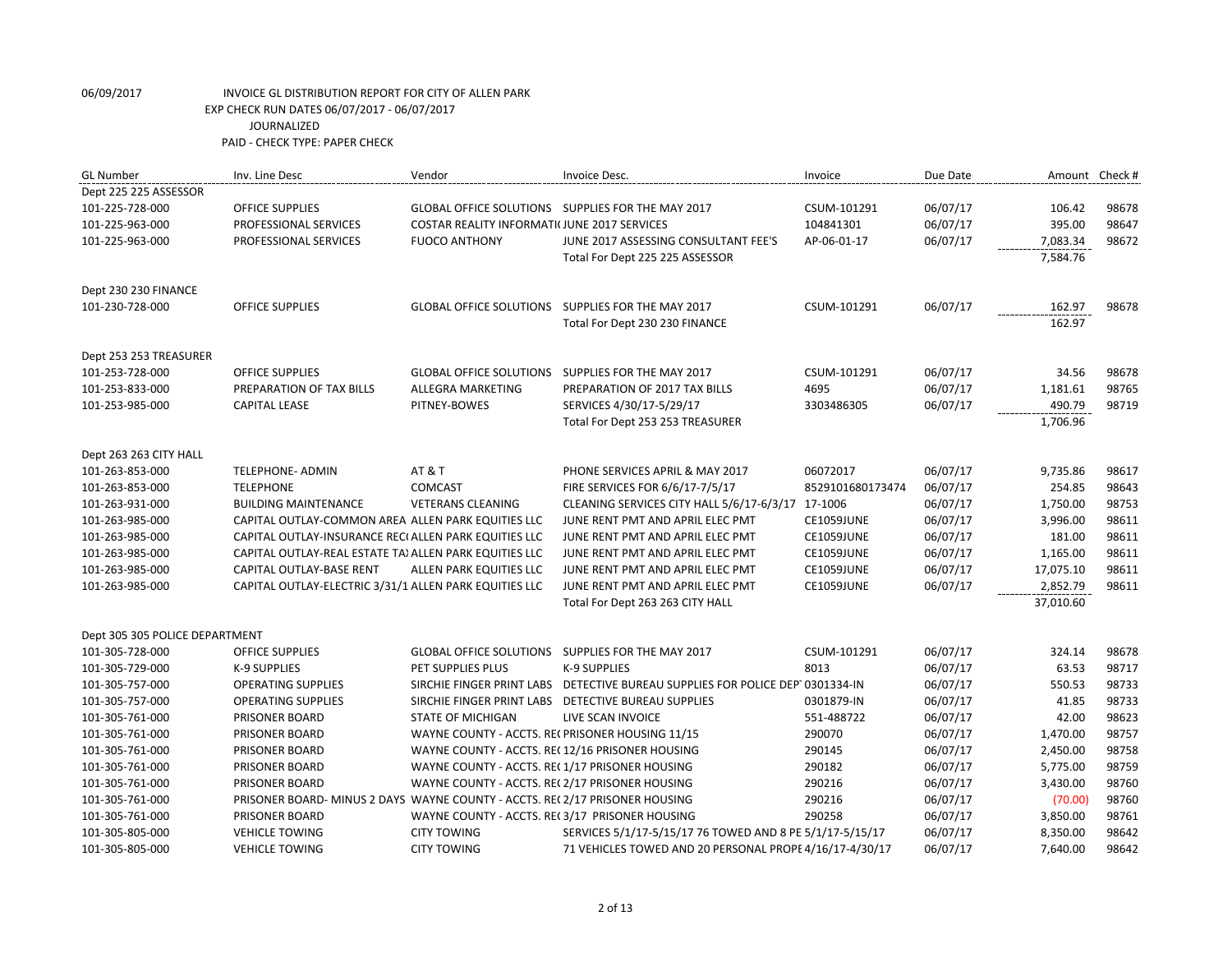| <b>GL Number</b>             | Inv. Line Desc                                 | Vendor                                         | Invoice Desc.                                                                                               | Invoice          | Due Date | Amount Check # |       |
|------------------------------|------------------------------------------------|------------------------------------------------|-------------------------------------------------------------------------------------------------------------|------------------|----------|----------------|-------|
| 101-305-853-000              | <b>TELEPHONE- POLICE</b>                       | <b>AT &amp; T</b>                              | PHONE SERVICES APRIL & MAY 2017                                                                             | 06072017         | 06/07/17 | 826.54         | 98617 |
| 101-305-853-000              | <b>TELEPHONE</b>                               | <b>VERIZON WIRELESS</b>                        | POLICE PHONE SERVICES 4/11/17-5/10/17                                                                       | 9785572092       | 06/07/17 | 722.19         | 98750 |
| 101-305-931-000              | <b>BUILDING MAINTENANCE</b>                    | CINTAS CORP.                                   | UNIFORM SERVICES POLICE DEPT 4/1/17-4/30 72116861APRIL                                                      |                  | 06/07/17 | 65.30          | 98641 |
| 101-305-934-500              | <b>COMPUTER BREAK-FIX</b>                      |                                                | SOUTHERN MICHIGAN INFOR COMPUTER SERVICES FOR POLICE DEPT                                                   | 2883             | 06/07/17 | 280.00         | 98735 |
| 101-305-945-000              | <b>EQUIPMENT</b>                               | <b>ALLIE BROTHERS</b>                          | UNIFORM HOLSTER POLICE DEPT                                                                                 | 65740            | 06/07/17 | 127.99         | 98610 |
| 101-305-960-000              | <b>EDUCATION &amp; TRAINING</b>                | SODEN, JAMES                                   | REIMBURSEMENT FOR TRAINING EXPENSES                                                                         | REIMBURSEMENT    | 06/07/17 | 30.61          | 98736 |
| 101-305-961-000              | POL. TRAIN-ACT 302 ST. GRANT                   |                                                | DOLAN CONSULTING GROUP EDUCATIONAL SEMINAR DANIEL MACH                                                      | 1099-052017-1257 | 06/07/17 | 195.00         | 98659 |
| 101-305-961-000              | POL. TRAIN-ACT 302 ST. GRANT                   |                                                | DOLAN CONSULTING GROUP EDUCATIONAL SEMINAR FOR SQT FELTZ                                                    | 1099-052017-1256 | 06/07/17 | 195.00         | 98659 |
| 101-305-961-000              | POL. TRAIN-ACT 302 ST. WINGER                  |                                                | MICHIGAN TASER DISTRIBUTI EDUCATIONAL SEMINAR FOR POLICE OFFICERS 267                                       |                  | 06/07/17 | 260.00         | 98706 |
| 101-305-961-000              | POL. TRAIN-ACT 302 ST. NIELSEN                 |                                                | MICHIGAN TASER DISTRIBUTI EDUCATIONAL SEMINAR FOR POLICE OFFICERS 267                                       |                  | 06/07/17 | 260.00         | 98706 |
|                              |                                                |                                                | Total For Dept 305 305 POLICE DEPARTMENT                                                                    |                  |          | 36,879.68      |       |
|                              |                                                |                                                |                                                                                                             |                  |          |                |       |
| Dept 340 340 FIRE DEPARTMENT |                                                |                                                |                                                                                                             |                  |          |                |       |
| 101-340-728-000              | <b>OFFICE SUPPLIES</b>                         |                                                | GLOBAL OFFICE SOLUTIONS SUPPLIES FOR THE MAY 2017                                                           | CSUM-101291      | 06/07/17 | 79.42          | 98678 |
| 101-340-757-000              | <b>OPERATING SUPPLIES</b>                      | <b>GREAT LAKES ACE HARDWAR SUPPLIES</b>        |                                                                                                             | 1984/416         | 06/07/17 | 15.19          | 98601 |
| 101-340-757-000              | <b>OPERATING SUPPLIES</b>                      | <b>GREAT LAKES ACE HARDWAR SUPPLIES</b>        |                                                                                                             | 1978/416         | 06/07/17 | 81.62          | 98601 |
| 101-340-757-000              | <b>OPERATING SUPPLIES</b>                      | <b>GREAT LAKES ACE HARDWAR SUPPLIES</b>        |                                                                                                             | 2012/416         | 06/07/17 | 16.71          | 98601 |
| 101-340-757-000              | <b>OPERATING SUPPLIES</b>                      | <b>GREAT LAKES ACE HARDWAR SUPPLIES</b>        |                                                                                                             | 2011/416         | 06/07/17 | 34.75          | 98601 |
| 101-340-757-500              | <b>RESCUE SUPPLIES</b>                         |                                                | BAKER'S GAS & WELDING SUI OXYGEN CYLINDER RENTAL FIRE DEPT                                                  | 09164443         | 06/07/17 | 60.16          | 98621 |
| 101-340-757-500              |                                                |                                                | RESCUE SUPPLIES- ORG INV 36175 J & B MEDICAL SUPPLY, INC. SHORT PAID ON ORIGINAL INV - SEE CK 98529 3617518 |                  | 06/07/17 | 529.36         | 98692 |
| 101-340-757-500              |                                                |                                                | RESCUE SUPPLIES PMT CK 98529 J & B MEDICAL SUPPLY, INC. SHORT PAID ON ORIGINAL INV - SEE CK 98529 3617518   |                  | 06/07/17 | (435.38)       | 98692 |
| 101-340-757-500              | <b>RESCUE SUPPLIES</b>                         | J & B MEDICAL SUPPLY, INC. RESCUE SUPPLIES     |                                                                                                             | 3653601          | 06/07/17 | 149.00         | 98692 |
| 101-340-757-500              | <b>RESCUE SUPPLIES</b>                         | J & B MEDICAL SUPPLY, INC. RESCUE SUPPLIES     |                                                                                                             | 3650726          | 06/07/17 | 284.80         | 98692 |
| 101-340-757-500              | <b>RESCUE SUPPLIES</b>                         | J & B MEDICAL SUPPLY, INC. RESCUE SUPPLIES     |                                                                                                             | 3663411          | 06/07/17 | 0.96           | 98692 |
| 101-340-757-500              | <b>RESCUE SUPPLIES</b>                         | STRYKER SALES CORPORATIO RESCUE SUPPLIES       |                                                                                                             | 2170242M         | 06/07/17 | 53.12          | 98739 |
| 101-340-768-000              | <b>UNIFORMS</b>                                | <b>WEST SHORE SERVICES</b>                     | <b>SUPPLIES FOR FIRE DEPT</b>                                                                               | 13857            | 06/07/17 | 3,214.98       | 98764 |
| 101-340-768-000              | <b>UNIFORMS</b>                                | <b>WEST SHORE SERVICES</b>                     | SUPPLIES FOR FIRE DEPT                                                                                      | 13832            | 06/07/17 | 470.60         | 98764 |
| 101-340-768-000              | <b>UNIFORMS</b>                                | <b>WEST SHORE SERVICES</b>                     | <b>FIRE HELMETS</b>                                                                                         | 13882            | 06/07/17 | 240.56         | 98764 |
| 101-340-805-000              | AMBULANCE BILLING                              | ACCUMED BILLING INC.                           | MONTHLY BILLING FOR 6/1/17-5/31/17                                                                          | 16143            | 06/07/17 | 4,779.02       | 98600 |
| 101-340-853-000              | <b>TELEPHONE</b>                               | <b>VERIZON WIRELESS</b>                        | FIRE DEPT SERVICES 4/11/17-5/10/17                                                                          | 9785496253       | 06/07/17 | 96.04          | 98751 |
| 101-340-920-000              | UTILITIES- 6730 ROOSEVELT- RG- 2 CONSTELLATION |                                                | APRIL 2017 GAS SERVICES FIRE DEPT                                                                           | 0039849516       | 06/07/17 | 1,588.86       | 98645 |
| 101-340-931-000              | <b>BUILDING MAINTENANCE</b>                    | GEE & MISSLER HEATING & A BUILDING MAINTENANCE |                                                                                                             | 45004            | 06/07/17 | 550.00         | 98673 |
| 101-340-934-000              | <b>EQUIPMENT MAINTENANCE</b>                   | APOLLO FIRE EQUIPMENT                          | <b>EQUIPMENT MNT</b>                                                                                        | 48200            | 06/07/17 | 188.16         | 98613 |
| 101-340-934-000              | <b>EQUIPMENT MAINTENANCE</b>                   | <b>BREATHING AIR SYSTEMS</b>                   | <b>EQUIPMENT MAINTENANCE</b>                                                                                | 1057874-IN       | 06/07/17 | 881.00         | 98628 |
| 101-340-934-500              | <b>COMPUTER BREAK-FIX</b>                      |                                                | SOUTHERN MICHIGAN INFOR COMPUTER REPAIRS FIRE DEPT                                                          | 2882             | 06/07/17 | 120.00         | 98735 |
| 101-340-939-000              | <b>VEHICLE MAINTENANCE</b>                     |                                                | CERTIFIED ALIGNMENT & SUS ALIGN FRONT END FORD E450                                                         | W 51555          | 06/07/17 | 75.95          | 98639 |
| 101-340-939-000              | <b>VEHICLE MAINTENANCE</b>                     | <b>GLENDALE AUTO VALUE</b>                     | <b>PARTS</b>                                                                                                | 359-125049       | 06/07/17 | 65.65          | 98674 |
| 101-340-939-000              | <b>VEHICLE MAINTENANCE</b>                     | <b>GLENDALE AUTO VALUE</b>                     | RET PARTS ON INV 124877                                                                                     | CM359-124898     | 06/07/17 | (30.00)        | 98674 |
| 101-340-939-000              | <b>VEHICLE MAINTENANCE</b>                     | <b>GLENDALE AUTO VALUE</b>                     | RET PARTS FROM INV 123903                                                                                   | CM359-124697     | 06/07/17 | (29.09)        | 98674 |
| 101-340-939-000              | <b>VEHICLE MAINTENANCE</b>                     | <b>GLENDALE AUTO VALUE</b>                     | PARTS FOR 2007 FORD EXPLORER                                                                                | 359-124877       | 06/07/17 | 299.38         | 98674 |
| 101-340-939-000              | <b>VEHICLE MAINTENANCE</b>                     | <b>GLENDALE AUTO VALUE</b>                     | R134A MACHINE                                                                                               | 359-124148       | 06/07/17 | 700.00         | 98674 |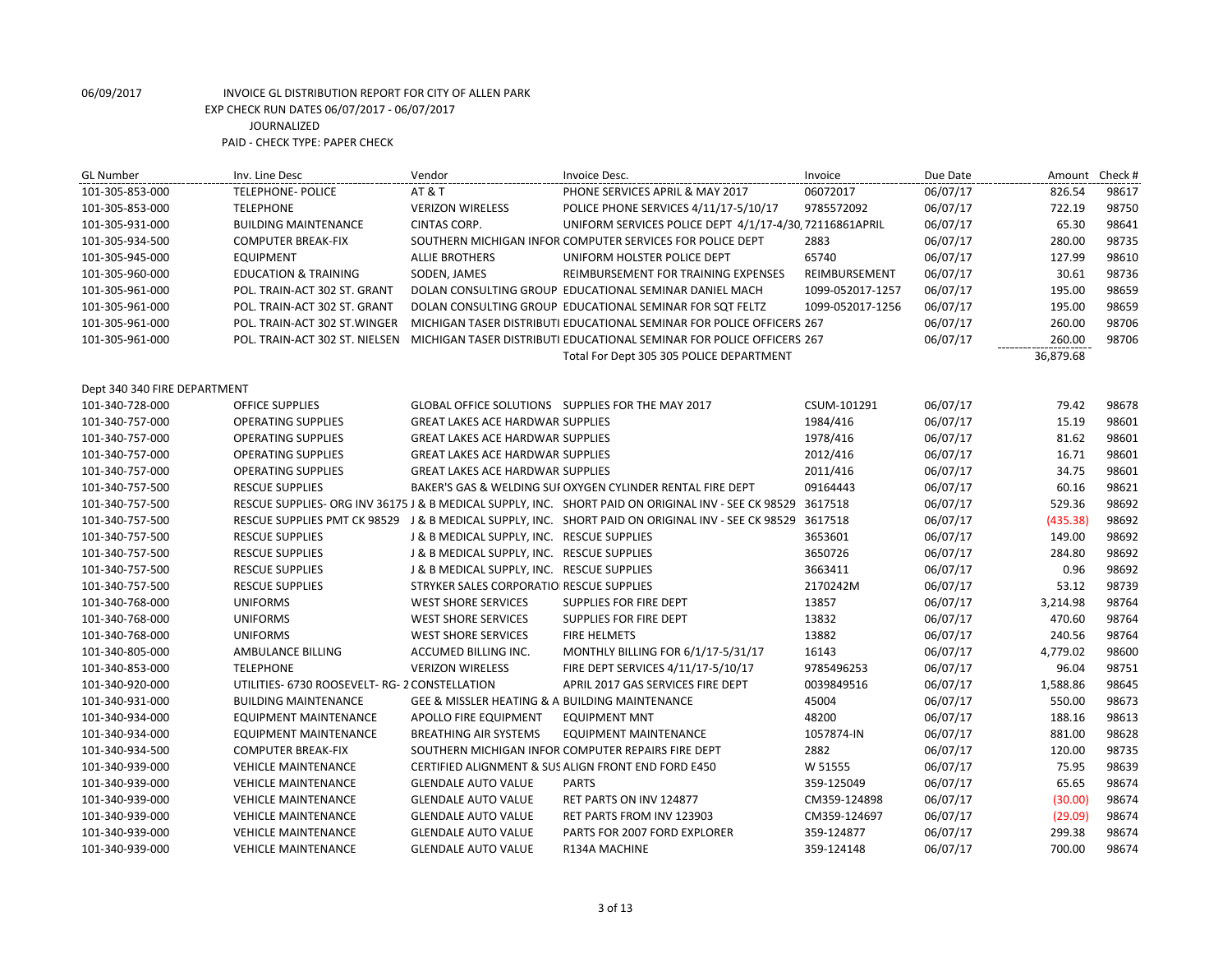| <b>GL Number</b>                          | Inv. Line Desc                             | Vendor                                  | Invoice Desc.                                           | Invoice       | Due Date | Amount    | Check # |
|-------------------------------------------|--------------------------------------------|-----------------------------------------|---------------------------------------------------------|---------------|----------|-----------|---------|
| 101-340-939-000                           | <b>VEHICLE MAINTENANCE</b>                 | <b>HALT FIRE</b>                        | VEHICLE MNT FOR FIRE DEPT                               | S0074219      | 06/07/17 | 224.00    | 98689   |
| 101-340-939-000                           | <b>VEHICLE MAINTENANCE</b>                 | <b>HALT FIRE</b>                        | <b>VEHICLE MNT FIRE DEPT</b>                            | S0073597      | 06/07/17 | 1,286.40  | 98689   |
| 101-340-958-000                           | <b>MEMBERSHIP &amp; DUES</b>               | KOLUSK, JAMES                           | REIMBURSEMENT FOR EMS LICENSE RENEWAL REIMBURSEMENT     |               | 06/07/17 | 25.00     | 98696   |
| 101-340-960-000                           | <b>EDUCATION &amp; TRAINING</b>            |                                         | MICHIGAN FIRE TRNG CONSU TRAINING FIRE DEPT- DT CLASSES | 09292016      | 06/07/17 | 1,080.00  | 98705   |
| 101-340-985-000                           | CAPITAL OUTLAY                             | APOLLO FIRE EQUIPMENT                   | SUPPLIES FOR FIRE DEPT                                  | 95085         | 06/07/17 | 2,145.00  | 98613   |
| 101-340-985-000                           | CAPITAL OUTLAY                             | APOLLO FIRE EQUIPMENT                   | SUPPLIES FOR FIRE DEPT                                  | 95083         | 06/07/17 | 1,189.60  | 98613   |
| 101-340-985-000                           | CAPITAL OUTLAY                             |                                         | SOUTHERN MICHIGAN INFOR COMPUTER SERVICES FOR FIRE DEPT | 2899          | 06/07/17 | 1,520.00  | 98735   |
|                                           |                                            |                                         | Total For Dept 340 340 FIRE DEPARTMENT                  |               |          | 21,550.82 |         |
|                                           |                                            |                                         |                                                         |               |          |           |         |
| Dept 445 445 DEPARTMENT OF PUBLIC SERVICE |                                            |                                         |                                                         |               |          |           |         |
| 101-445-728-000                           | OFFICE SUPPLIES                            |                                         | DES MOINES STAMP MFG. CC SUPPLIES FOR PUBLIC SERVICE    | 1096508       | 06/07/17 | 36.40     | 98654   |
| 101-445-728-000                           | <b>OFFICE SUPPLIES</b>                     |                                         | GLOBAL OFFICE SOLUTIONS SUPPLIES FOR THE MAY 2017       | CSUM-101291   | 06/07/17 | 125.61    | 98678   |
| 101-445-757-000                           | <b>OPERATING SUPPLIES</b>                  | <b>GREAT LAKES ACE HARDWAR SUPPLIES</b> |                                                         | 1987/416      | 06/07/17 | 22.78     | 98601   |
| 101-445-757-000                           | <b>OPERATING SUPPLIES</b>                  | <b>GREAT LAKES ACE HARDWAR SUPPLIES</b> |                                                         | 1988/416      | 06/07/17 | 7.59      | 98601   |
| 101-445-757-000                           | <b>OPERATING SUPPLIES</b>                  | <b>GREAT LAKES ACE HARDWAR SUPPLIES</b> |                                                         | 1947/416OFFLN | 06/07/17 | 16.30     | 98601   |
| 101-445-757-000                           | <b>OPERATING SUPPLIES</b>                  | <b>GREAT LAKES ACE HARDWAR SUPPLIES</b> |                                                         | 1937/416      | 06/07/17 | 79.71     | 98601   |
| 101-445-757-000                           | <b>OPERATING SUPPLIES</b>                  | <b>BRONER</b>                           | <b>SUPPLIES</b>                                         | 230379        | 06/07/17 | 408.65    | 98630   |
| 101-445-757-000                           | <b>OPERATING SUPPLIES</b>                  | BRONER GLOVE CO DBA BROI SUPPLIES       |                                                         | 230464        | 06/07/17 | 33.45     | 98631   |
| 101-445-757-000                           | <b>OPERATING SUPPLIES</b>                  | D & L GARDEN CENTER, INC. SUPPLIES      |                                                         | 89129         | 06/07/17 | 139.98    | 98651   |
| 101-445-757-000                           | <b>OPERATING SUPPLIES</b>                  | <b>GLENDALE AUTO VALUE</b>              | <b>PARTS</b>                                            | 359-123999    | 06/07/17 | 135.19    | 98674   |
| 101-445-757-000                           | <b>OPERATING SUPPLIES</b>                  | <b>GLENDALE AUTO VALUE</b>              | <b>PARTS</b>                                            | 359-124340    | 06/07/17 | 110.00    | 98674   |
| 101-445-768-000                           | <b>UNIFORMS</b>                            | <b>CINTAS CORP.</b>                     | UNIFORM SERVICES PUBLIC SERV 4/1/17-4/30/ 72116811APRIL |               | 06/07/17 | 317.68    | 98641   |
| 101-445-768-000                           | <b>UNIFORMS</b>                            | CINTAS CORP.                            | UNIFORM SERVICES GARAGE 4/1/17-4/30/17 72116831APRIL    |               | 06/07/17 | 218.04    | 98641   |
| 101-445-768-000                           | <b>UNIFORMS</b>                            | TOTH, BRIAN                             | REIMBURSEMENT FOR STELL TOES SAFETY SHO REIMBURSEMENT   |               | 06/07/17 | 202.45    | 98745   |
| 101-445-926-000                           | STREET LIGHTING- TRAFFIC SIGNAI DTE ENERGY |                                         | STREET LIGHTS 5/1/17-5/31/17                            | 06072017      | 06/07/17 | 31,849.02 | 98663   |
| 101-445-926-000                           | <b>STREET LIGHTING</b>                     | <b>DTE ENERGY</b>                       | STREET LIGHTS 5/1/17-5/31/17                            | 06072017      | 06/07/17 | 183.30    | 98663   |
| 101-445-926-000                           | <b>STREET LIGHTING</b>                     | <b>DTE ENERGY</b>                       | STREET LIGHTS 5/1/17-5/31/17                            | 06072017      | 06/07/17 | 229.36    | 98663   |
| 101-445-931-000                           | <b>BUILDING MAINTENANCE</b>                | <b>GREAT LAKES ACE HARDWAR SUPPLIES</b> |                                                         | 1975/416      | 06/07/17 | 91.60     | 98601   |
| 101-445-931-000                           | <b>BUILDING MAINTENANCE</b>                | <b>GREAT LAKES ACE HARDWAR SUPPLIES</b> |                                                         | 1953/416      | 06/07/17 | 17.06     | 98601   |
| 101-445-931-000                           | <b>BUILDING MAINTENANCE</b>                | <b>GREAT LAKES ACE HARDWAR SUPPLIES</b> |                                                         | 1991/416      | 06/07/17 | 62.60     | 98601   |
| 101-445-931-000                           | <b>BUILDING MAINTENANCE</b>                | <b>GREAT LAKES ACE HARDWAR SUPPLIES</b> |                                                         | 1914/416      | 06/07/17 | 55.98     | 98601   |
| 101-445-931-000                           | <b>BUILDING MAINTENANCE</b>                |                                         | DETROIT AIR COMPRESSOR C LABOR TO REPAIR QUINCY 325     | 1092003-01    | 06/07/17 | 310.00    | 98652   |
| 101-445-931-000                           | <b>BUILDING MAINTENANCE</b>                | <b>GRAINGER</b>                         | <b>PARTS</b>                                            | 9446073604    | 06/07/17 | 73.90     | 98681   |
| 101-445-931-000                           | <b>BUILDING MAINTENANCE</b>                | <b>GRAINGER</b>                         | <b>PARTS</b>                                            | 9447995698    | 06/07/17 | 89.80     | 98681   |
| 101-445-931-000                           | <b>BUILDING MAINTENANCE</b>                | <b>GRAINGER</b>                         | <b>PARTS</b>                                            | 9439586794    | 06/07/17 | 68.40     | 98681   |
| 101-445-931-000                           | <b>BUILDING MAINTENANCE</b>                | <b>GRAINGER</b>                         | <b>PARTS</b>                                            | 9455210279    | 06/07/17 | 79.05     | 98681   |
| 101-445-934-000                           | EQUIPMENT MAINTENANCE                      | D & L GARDEN CENTER, INC. SERVICES      |                                                         | 89121         | 06/07/17 | 23.00     | 98651   |
| 101-445-939-000                           | <b>VEHICLE MAINTENANCE</b>                 | ACME BOLT & NUT CO., INC. SUPPLIES      |                                                         | 66467         | 06/07/17 | 59.04     | 98608   |
| 101-445-939-000                           | <b>VEHICLE MAINTENANCE</b>                 | <b>CANNON EQUIPMENT</b>                 | <b>PARTS</b>                                            | 42941         | 06/07/17 | 504.28    | 98636   |
| 101-445-939-000                           | <b>VEHICLE MAINTENANCE</b>                 | <b>GLENDALE AUTO VALUE</b>              | <b>PARTS</b>                                            | 359-125210    | 06/07/17 | 8.36      | 98674   |
| 101-445-939-000                           | <b>VEHICLE MAINTENANCE</b>                 | <b>GLENDALE AUTO VALUE</b>              | <b>PARTS</b>                                            | 359-124665    | 06/07/17 | 48.00     | 98674   |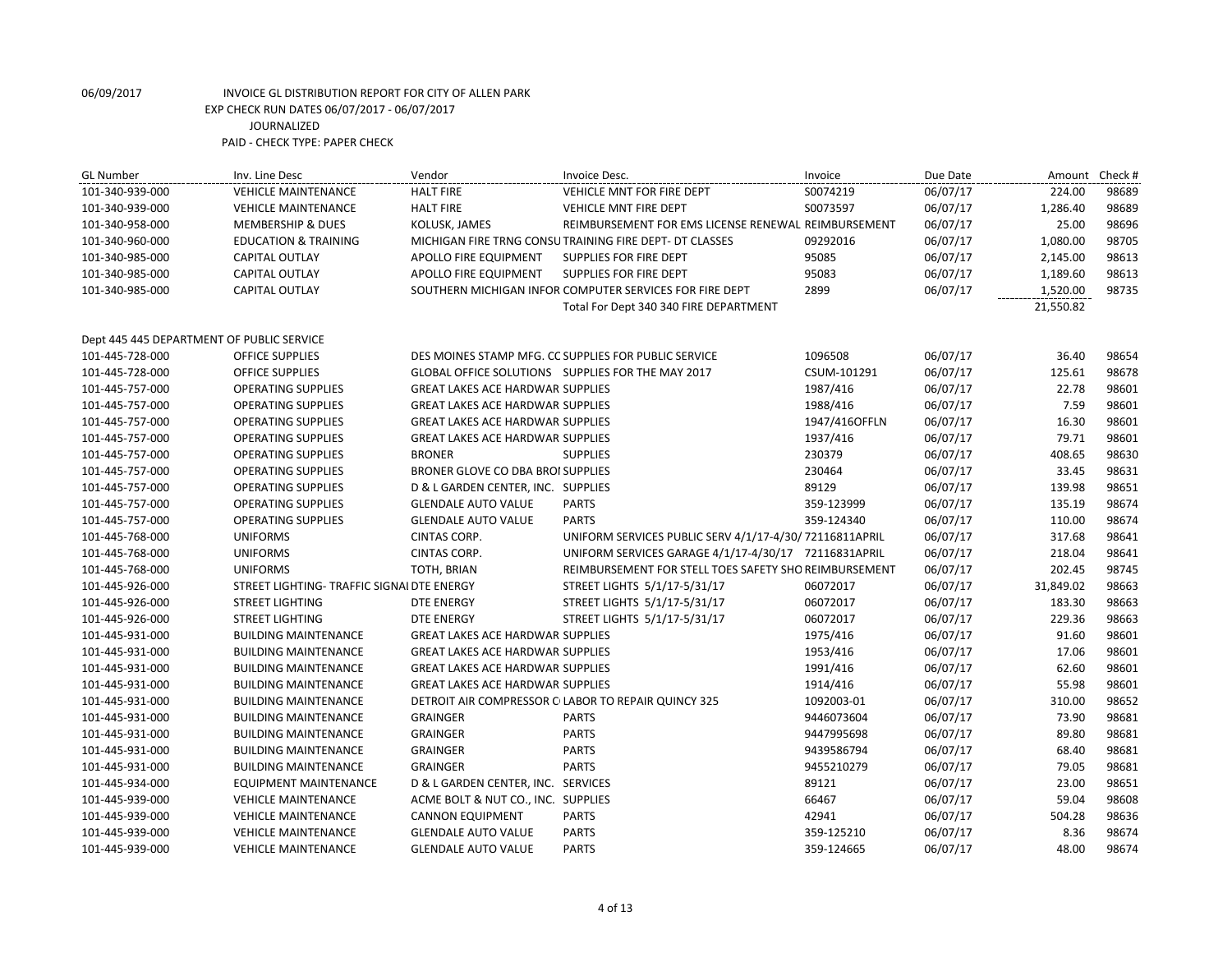| <b>GL Number</b>         | Inv. Line Desc             | Vendor                                      | Invoice Desc.                                                     | Invoice          | Due Date | Amount Check # |       |
|--------------------------|----------------------------|---------------------------------------------|-------------------------------------------------------------------|------------------|----------|----------------|-------|
| 101-445-939-000          | <b>VEHICLE MAINTENANCE</b> | <b>GLENDALE AUTO VALUE</b>                  | <b>PARTS</b>                                                      | 359-124728       | 06/07/17 | 38.97          | 98674 |
| 101-445-939-000          | <b>VEHICLE MAINTENANCE</b> | <b>GLENDALE AUTO VALUE</b>                  | <b>PARTS</b>                                                      | 359-124373       | 06/07/17 | 25.02          | 98674 |
| 101-445-939-000          | <b>VEHICLE MAINTENANCE</b> | <b>GLENDALE AUTO VALUE</b>                  | R134A MACHINE                                                     | 359-124148       | 06/07/17 | 700.00         | 98674 |
| 101-445-939-000          | <b>VEHICLE MAINTENANCE</b> | <b>GRAINGER</b>                             | <b>PARTS</b>                                                      | 9436303656       | 06/07/17 | 121.45         | 98681 |
| 101-445-939-000          | <b>VEHICLE MAINTENANCE</b> | WILLIAM F. SELL & SON                       | <b>PARTS</b>                                                      | 252174           | 06/07/17 | 561.82         | 98731 |
| 101-445-939-000          | <b>VEHICLE MAINTENANCE</b> | WILLIAM F. SELL & SON                       | <b>PARTS</b>                                                      | 254140           | 06/07/17 | 16.37          | 98731 |
| 101-445-939-000          | <b>VEHICLE MAINTENANCE</b> | <b>TAYLOR CHEVROLET</b>                     | <b>PARTS</b>                                                      | 259326CVR        | 06/07/17 | 16.48          | 98741 |
| 101-445-939-000          | <b>VEHICLE MAINTENANCE</b> | <b>TAYLOR CHEVROLET</b>                     | <b>PARTS</b>                                                      | 259234-1CVR      | 06/07/17 | 1,756.67       | 98741 |
| 101-445-939-000          | <b>VEHICLE MAINTENANCE</b> | <b>TAYLOR CHEVROLET</b>                     | <b>PARTS</b>                                                      | 258794CVR        | 06/07/17 | 230.18         | 98741 |
| 101-445-939-000          | <b>VEHICLE MAINTENANCE</b> | <b>WOLVERINE TRUCK SALES IN PARTS</b>       |                                                                   | 1072585          | 06/07/17 | 35.41          | 98769 |
| 101-445-962-000          | <b>MISCELLANEOUS</b>       | BUCK'S OIL CO., INC.                        | REMOVAL OF USED OIL AND WATER                                     | 67825            | 06/07/17 | 225.00         | 98634 |
| 101-445-985-000          | <b>CAPITAL OUTLAY</b>      | <b>CANNON EQUIPMENT</b>                     | FURNISH AND INSTALL VERSALIFT AND CHIPPEI J30097                  |                  | 06/07/17 | 92,969.00      | 98636 |
| 101-445-985-000          | CAPITAL OUTLAY             |                                             | WOLVERINE FREIGHLINER EA: 2018 FREIGHLINER CAB & CHASSIS          | E18016           | 06/07/17 | 77,836.00      | 98768 |
|                          |                            |                                             | Total For Dept 445 445 DEPARTMENT OF PUBLIC SERVICE               |                  |          | 210,138.95     |       |
|                          |                            |                                             |                                                                   |                  |          |                |       |
| Dept 707 707 PARKS & REC |                            |                                             |                                                                   |                  |          |                |       |
| 101-707-728-000          | <b>OFFICE SUPPLIES</b>     |                                             | GLOBAL OFFICE SOLUTIONS SUPPLIES FOR THE MAY 2017                 | CSUM-101291      | 06/07/17 | 86.48          | 98678 |
| 101-707-760-000          | <b>SENIOR ACTIVITIES</b>   | <b>SAM'S CLUB DIRECT</b>                    | <b>APRIL 2017 PURCHASES</b>                                       | 0402519749089APR | 06/07/17 | 86.78          | 98728 |
| 101-707-760-000          | <b>SENIOR ACTIVITIES</b>   | <b>SAM'S CLUB DIRECT</b>                    | APRIL 2017 PURCHASES                                              | 0402519749089APR | 06/07/17 | 11.96          | 98728 |
| 101-707-783-000          | <b>PARK SUPPLIES</b>       | GREAT LAKES ACE HARDWAR MAY SUPPLIES        |                                                                   | 2009/416         | 06/07/17 | 6.99           | 98601 |
| 101-707-783-000          | <b>PARK SUPPLIES</b>       | <b>GREAT LAKES ACE HARDWAR SUPPLIES</b>     |                                                                   | 1959/416         | 06/07/17 | 28.96          | 98601 |
| 101-707-783-000          | <b>PARK SUPPLIES</b>       | <b>GREAT LAKES ACE HARDWAR SUPPLIES</b>     |                                                                   | 1971/416         | 06/07/17 | 56.85          | 98601 |
| 101-707-783-000          | <b>PARK SUPPLIES</b>       | <b>GREAT LAKES ACE HARDWAR SUPPLIES</b>     |                                                                   | 1999/416         | 06/07/17 | 1.07           | 98601 |
| 101-707-783-000          | <b>PARK SUPPLIES</b>       | <b>GREAT LAKES ACE HARDWAR SUPPLIES</b>     |                                                                   | 1994/416         | 06/07/17 | 98.30          | 98601 |
| 101-707-783-000          | <b>PARK SUPPLIES</b>       |                                             | ASSOCIATED SALES AND BAG LARGE RUBBER BANDS FOR GARBAGE CANS      | N743857          | 06/07/17 | 102.97         | 98616 |
| 101-707-784-000          | <b>PARK SERVICES</b>       | A & B LOCKSMITH                             | <b>KEYS FOR PARKS &amp; REC</b>                                   | 83607            | 06/07/17 | 109.84         | 98597 |
| 101-707-784-000          | <b>PARK SERVICES</b>       | <b>GREAT LAKES ACE HARDWAR MAY SUPPLIES</b> |                                                                   | 1927/416         | 06/07/17 | 71.49          | 98601 |
| 101-707-784-000          | <b>PARK SERVICES</b>       | <b>GREAT LAKES ACE HARDWAR SUPPLIES</b>     |                                                                   | 1928/416         | 06/07/17 | 17.99          | 98601 |
| 101-707-784-000          | <b>PARK SERVICES</b>       | <b>GREAT LAKES ACE HARDWAR SUPPLIES</b>     |                                                                   | 1945/416         | 06/07/17 | 28.47          | 98601 |
| 101-707-784-000          | <b>PARK SERVICES</b>       | <b>GREAT LAKES ACE HARDWAR SUPPLIES</b>     |                                                                   | 1923/416         | 06/07/17 | 61.98          | 98601 |
| 101-707-784-000          | <b>PARK SERVICES</b>       | <b>GREAT LAKES ACE HARDWAR SUPPLIES</b>     |                                                                   | 1922/416         | 06/07/17 | 19.07          | 98601 |
| 101-707-784-000          | <b>PARK SERVICES</b>       | <b>GREAT LAKES ACE HARDWAR SUPPLIES</b>     |                                                                   | 1924/416         | 06/07/17 | 41.97          | 98601 |
| 101-707-784-000          | <b>PARK SERVICES</b>       | <b>GREAT LAKES ACE HARDWAR SUPPLIES</b>     |                                                                   | 1940/416         | 06/07/17 | 2.82           | 98601 |
| 101-707-784-000          | <b>PARK SERVICES</b>       | <b>GREAT LAKES ACE HARDWAR SUPPLIES</b>     |                                                                   | 1918/416         | 06/07/17 | 80.15          | 98601 |
| 101-707-784-000          | <b>PARK SERVICES</b>       | <b>GREAT LAKES ACE HARDWAR SUPPLIES</b>     |                                                                   | 1938/416         | 06/07/17 | 34.10          | 98601 |
| 101-707-784-000          | <b>PARK SERVICES</b>       | <b>GREAT LAKES ACE HARDWAR SUPPLIES</b>     |                                                                   | 1948/416         | 06/07/17 | 43.60          | 98601 |
| 101-707-784-000          | <b>PARK SERVICES</b>       | <b>GREAT LAKES ACE HARDWAR SUPPLIES</b>     |                                                                   | 1952/416         | 06/07/17 | 18.98          | 98601 |
| 101-707-784-000          | <b>PARK SERVICES</b>       |                                             | BOBS SANITATION SERV INC RENTAL SERVICES 5/31/17-6/27/17          | A-132973         | 06/07/17 | 95.00          | 98627 |
| 101-707-784-000          | <b>PARK SERVICES</b>       |                                             | BOBS SANITATION SERV INC SERVICES 5/31/17-6/27/17 PARKS & REC     | A-132970         | 06/07/17 | 95.00          | 98627 |
| 101-707-784-000          | <b>PARK SERVICES</b>       |                                             | BOBS SANITATION SERV INC SERVICES 5/31/17-6/17/17 FOR PARKS & REC | A-132974         | 06/07/17 | 225.00         | 98627 |
| 101-707-784-000          | <b>PARK SERVICES</b>       | <b>CSS ENTERPRISES INV</b>                  | PURCHASE DRIVER GLOVES FOR PARK & REC                             | 43724            | 06/07/17 | 219.60         | 98648 |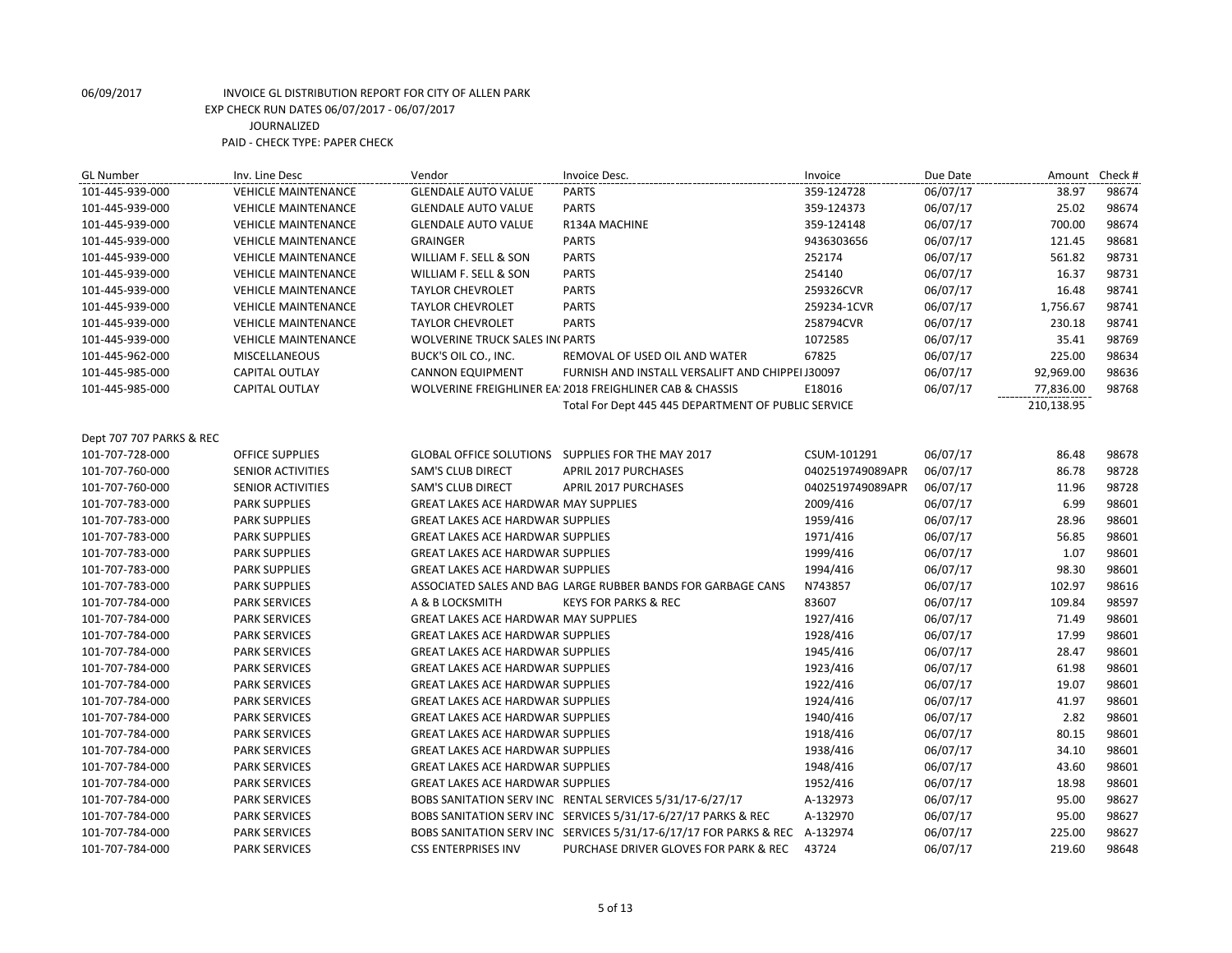| <b>GL Number</b>              | Inv. Line Desc                                 | Vendor                                           | Invoice Desc.                                                        | Invoice              | Due Date | Amount    | Check # |
|-------------------------------|------------------------------------------------|--------------------------------------------------|----------------------------------------------------------------------|----------------------|----------|-----------|---------|
| 101-707-801-001               | <b>LAWN SERVICES</b>                           | <b>GREAT LAKES ACE HARDWAR SUPPLIES</b>          |                                                                      | 1967/416             | 06/07/17 | 37.04     | 98601   |
| 101-707-801-001               | <b>LAWN SERVICES</b>                           | <b>GREAT LAKES ACE HARDWAR SUPPLIES</b>          |                                                                      | 1997/416             | 06/07/17 | 189.95    | 98601   |
| 101-707-801-001               | <b>LAWN SERVICES</b>                           | <b>BADER &amp; SONS CO</b>                       | SUPPLIES FOR LAWN SERVICES                                           | 374966               | 06/07/17 | 403.53    | 98619   |
| 101-707-801-001               | <b>LAWN SERVICES</b>                           | <b>GRAPHICWEAR</b>                               | SERVICES FOR COMM CENTER                                             | <b>COMMUNITY CTR</b> | 06/07/17 | 264.00    | 98679   |
| 101-707-816-000               | PROF. SERV. - OTHER                            | S&J ASPHALT PAVING CO                            | SERVICES AT CUNNINGHAM PARK PARKING LO 17-040                        |                      | 06/07/17 | 4,250.00  | 98727   |
| 101-707-816-000               | PROF. SERV. - OTHER                            | <b>S&amp;J ASPHALT PAVING CO</b>                 | SERVICES AT MILWARD PARK MAIN PARKING L 17-039                       |                      | 06/07/17 | 4,250.00  | 98727   |
| 101-707-920-000               | UTILITIES 6295 WINONA                          | <b>DTE ENERGY</b>                                | SERVICES 4/11/17-5/12/17                                             | 06072017             | 06/07/17 | 107.68    | 98662   |
| 101-707-920-000               | UTILITIES-7420 QUANDT                          | <b>DTE ENERGY</b>                                | SERVICES 4/11/17-5/12/17                                             | 06072017             | 06/07/17 | 13.40     | 98662   |
| 101-707-931-000               | <b>BUILDING MAINTENANCE</b>                    | <b>GREAT LAKES ACE HARDWAR SUPPLIES</b>          |                                                                      | 1998/416             | 06/07/17 | 22.77     | 98601   |
| 101-707-931-000               | <b>BUILDING MAINTENANCE</b>                    | <b>GREAT LAKES ACE HARDWAR SUPPLIES</b>          |                                                                      | 1964/416             | 06/07/17 | 84.07     | 98601   |
| 101-707-939-000               | <b>VEHICLE MAINTENANCE</b>                     | <b>GLENDALE AUTO VALUE</b>                       | R134A MACHINE                                                        | 359-124148           | 06/07/17 | 700.00    | 98674   |
| 101-707-939-000               | <b>VEHICLE MAINTENANCE</b>                     | <b>GLENDALE AUTO VALUE</b>                       | PARTS FOR 1997 FORD 350 PICKUP                                       | 359-124063           | 06/07/17 | 4.89      | 98674   |
| 101-707-939-000               | <b>VEHICLE MAINTENANCE</b>                     | <b>TREDROC TIRE ALLEN PARK 7: PARTS</b>          |                                                                      | 7360004012           | 06/07/17 | 131.53    | 98746   |
|                               |                                                |                                                  | Total For Dept 707 707 PARKS & REC                                   |                      |          | 12,104.28 |         |
| Dept 751 751 COMMUNITY CENTER |                                                |                                                  |                                                                      |                      |          |           |         |
| 101-751-757-000               | <b>OPERATING SUPPLIES</b>                      | <b>GREAT LAKES ACE HARDWAR SUPPLIES</b>          |                                                                      | 1996/416             | 06/07/17 | 21.82     | 98601   |
| 101-751-757-000               | <b>OPERATING SUPPLIES</b>                      | PROPANE SERVICES                                 | <b>MOTOR FUEL OIL</b>                                                | U0097785             | 06/07/17 | 139.46    | 98721   |
| 101-751-757-000               | <b>OPERATING SUPPLIES</b>                      | PROPANE SERVICES                                 | <b>MOTOR FUEL</b>                                                    | U0097680             | 06/07/17 | 83.67     | 98721   |
| 101-751-757-000               | <b>OPERATING SUPPLIES</b>                      | <b>SAM'S CLUB DIRECT</b>                         | APRIL 2017 PURCHASES                                                 | 0402519749089APR     | 06/07/17 | 35.92     | 98728   |
| 101-751-920-000               | <b>UTILITIES</b>                               | <b>ALLEN PARK WATER</b>                          | WATER SERVICES 4/1/17-6/1/17                                         | 401-WH158-00         | 06/07/17 | 1,088.47  | 98614   |
| 101-751-920-000               | UTILITIES- 15800 WHITE STREET- R CONSTELLATION |                                                  | APRIL 2017 GAS SERVICES COMM CTR                                     | 0039849531           | 06/07/17 | 4,108.70  | 98644   |
| 101-751-931-000               | <b>BUILDING MAINTENANCE</b>                    | <b>GREAT LAKES ACE HARDWAR SUPPLIES</b>          |                                                                      | 1986/416             | 06/07/17 | 24.82     | 98601   |
| 101-751-931-000               | <b>BUILDING MAINTENANCE</b>                    | <b>GREAT LAKES ACE HARDWAR SUPPLIES</b>          |                                                                      | 1939/416             | 06/07/17 | 4.74      | 98601   |
| 101-751-931-000               | <b>BUILDING MAINTENANCE</b>                    | <b>GREAT LAKES ACE HARDWAR SUPPLIES</b>          |                                                                      | 1948/416             | 06/07/17 | 7.12      | 98601   |
| 101-751-931-000               | <b>BUILDING MAINTENANCE</b>                    | <b>GREAT LAKES ACE HARDWAR SUPPLIES</b>          |                                                                      | 1964/416             | 06/07/17 | 40.75     | 98601   |
| 101-751-931-000               | <b>BUILDING MAINTENANCE</b>                    |                                                  | ACE SPRINKLER COMPANY INSPECTION & BACKFLOW TESTING AT 15800 V 25878 |                      | 06/07/17 | 570.00    | 98607   |
| 101-751-931-000               | <b>BUILDING MAINTENANCE</b>                    |                                                  | FRANK TARNOWSKI PLUMBIN SERVICES AND SUPPLIES FOR REC DEPT           | 3171-17              | 06/07/17 | 1,100.00  | 98671   |
| 101-751-931-000               | <b>BUILDING MAINTENANCE</b>                    | NETWORK SERVICES COMPAI SUPPLIES FOR PARKS & REC |                                                                      | 6452483-00           | 06/07/17 | 166.14    | 98710   |
| 101-751-931-000               | <b>BUILDING MAINTENANCE</b>                    | NETWORK SERVICES COMPAI SUPPLIES                 |                                                                      | 6448139=01           | 06/07/17 | 60.94     | 98710   |
| 101-751-931-000               | <b>BUILDING MAINTENANCE</b>                    | <b>ORKIN</b>                                     | JUNE SERVICES COMMUNITY CENTER                                       | 157902702            | 06/07/17 | 74.90     | 98713   |
| 101-751-931-000               | <b>BUILDING MAINTENANCE</b>                    | <b>SAM'S CLUB DIRECT</b>                         | <b>APRIL 2017 PURCHASES</b>                                          | 0402519749089APR     | 06/07/17 | 19.96     | 98728   |
| 101-751-934-000               | <b>EQUIPMENT MAINTENANCE</b>                   | GREAT LAKES ACE HARDWAR ZAMBONI HOSE             |                                                                      | 1947/416             | 06/07/17 | 12.34     | 98601   |
| 101-751-934-000               | EQUIPMENT MAINTENANCE                          | <b>GREAT LAKES ACE HARDWAR SUPPLIES</b>          |                                                                      | 1946/416             | 06/07/17 | 64.89     | 98601   |
|                               |                                                |                                                  | Total For Dept 751 751 COMMUNITY CENTER                              |                      |          | 7,624.64  |         |
| Dept 803 HISTORICAL           |                                                |                                                  |                                                                      |                      |          |           |         |
| 101-803-801-001               | <b>LAWN SERVICES</b>                           | <b>GULLIVER, JERRY</b>                           | HISTORICAL GRASS CUTTINGS MAY 2017                                   | 001                  | 06/07/17 | 105.00    | 98684   |
| 101-803-985-000               | <b>CAPITAL OUTLAY</b>                          | <b>KEY AWARDS</b>                                | NAME TAGS FOR COMMISSIONERS                                          | 3101A                | 06/07/17 | 100.00    | 98694   |
| 101-803-985-000               | <b>CAPITAL OUTLAY</b>                          | PARK ATHLETIC SUPPLY                             | <b>UNIFORM SHIRTS</b>                                                | 160463               | 06/07/17 | 240.00    | 98716   |
|                               |                                                |                                                  | Total For Dept 803 HISTORICAL                                        |                      |          | 445.00    |         |
|                               |                                                |                                                  |                                                                      |                      |          |           |         |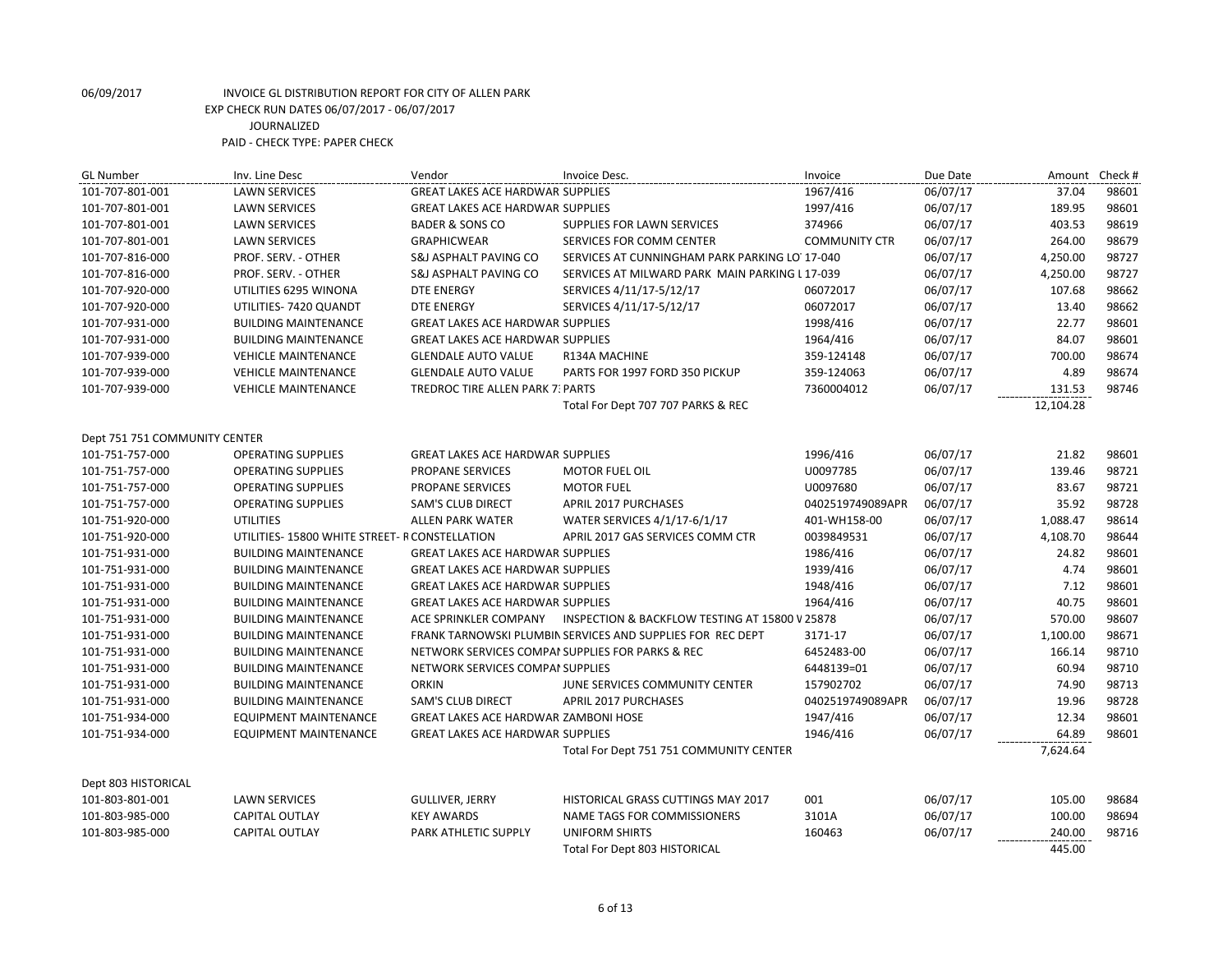| <b>GL Number</b>                  | Inv. Line Desc                                                             | Vendor                      | Invoice Desc.                                               | Invoice | Due Date | Amount Check # |       |
|-----------------------------------|----------------------------------------------------------------------------|-----------------------------|-------------------------------------------------------------|---------|----------|----------------|-------|
|                                   |                                                                            |                             | Total For Fund 101 GENERAL FUND                             |         |          | 348,448.65     |       |
| <b>Fund 202 MAJOR STREET FUND</b> |                                                                            |                             |                                                             |         |          |                |       |
| Dept 475 475 TRAFFIC SERVICES     |                                                                            |                             |                                                             |         |          |                |       |
| 202-475-703-050                   | INTERFUND LABOR/EQUIP - TRAFF WAYNE COUNTY - ACCTS. RE(4/17 TRAFFIC SIGNAL |                             |                                                             | 1008611 | 06/07/17 | 119.78         | 98762 |
| 202-475-801-210                   | PROF'L SERVICES - WAYNE COUNT GRAND TRUNK WESTERN                          |                             | MI SIGNAL & GATES ON SGL TRK 5/1/17-4/30/191300157          |         | 06/07/17 | 1,978.00       | 98680 |
|                                   |                                                                            |                             | Total For Dept 475 475 TRAFFIC SERVICES                     |         |          | 2,097.78       |       |
| Dept 479 PRESERVATION - STREETS   |                                                                            |                             |                                                             |         |          |                |       |
| 202-479-757-000                   | <b>OPERATING SUPPLIES</b>                                                  | AJAX MATERIALS CORP.        | <b>SUPPLIES FOR PUBLIC SERVICE</b>                          | 210475  | 06/07/17 | 500.66         | 98609 |
| 202-479-757-000                   | <b>OPERATING SUPPLIES</b>                                                  | <b>CADILLAC ASPHALT LLC</b> | <b>SUPPLIES FOR DPS</b>                                     | 302361  | 06/07/17 | 551.25         | 98635 |
| 202-479-801-205                   | <b>SECTIONING</b>                                                          |                             | DOMINIC GAGLIO CONSTRUC JOB AP-52M MAJOR ROAD PMT #2        | 11543   | 06/07/17 | 40,193.38      | 98660 |
| 202-479-801-205                   | <b>SECTIONING</b>                                                          |                             | DOMINIC GAGLIO CONSTRUC JOB AP-52M MAJOR ROADS PMT #3       | 11544   | 06/07/17 | 40,642.91      | 98660 |
| 202-479-801-215                   | PROF'L SERVICES                                                            | AJAX MATERIALS CORP.        | <b>SUPPLIES</b>                                             | 210890  | 06/07/17 | 482.51         | 98609 |
|                                   |                                                                            |                             | Total For Dept 479 PRESERVATION - STREETS                   |         |          | 82,370.71      |       |
|                                   |                                                                            |                             | Total For Fund 202 MAJOR STREET FUND                        |         |          | 84,468.49      |       |
| Fund 203 LOCAL STREET FUND        |                                                                            |                             |                                                             |         |          |                |       |
| Dept 475 475 TRAFFIC SERVICES     |                                                                            |                             |                                                             |         |          |                |       |
| 203-475-757-000                   | <b>OPERATING SUPPLIES</b>                                                  | 3M                          | <b>SUPPLIES</b>                                             | SS64375 | 06/07/17 | 402.68         | 98596 |
|                                   |                                                                            |                             | Total For Dept 475 475 TRAFFIC SERVICES                     |         |          | 402.68         |       |
| Dept 479 PRESERVATION - STREETS   |                                                                            |                             |                                                             |         |          |                |       |
| 203-479-757-000                   | <b>OPERATING SUPPLIES</b>                                                  | AJAX MATERIALS CORP.        | SUPPLIES FOR PUBLIC SERVICE                                 | 210475  | 06/07/17 | 500.65         | 98609 |
| 203-479-757-000                   | <b>OPERATING SUPPLIES</b>                                                  | <b>CADILLAC ASPHALT LLC</b> | <b>SUPPLIES FOR DPS</b>                                     | 302361  | 06/07/17 | 551.25         | 98635 |
| 203-479-801-200                   | MILLAGE - CONSTRUCTION                                                     |                             | GV CEMENT CONTRACTING C JOB AP-35 PMT #2 STREET IMPROVEMENT | 17-116  | 06/07/17 | 225,544.55     | 98687 |
| 203-479-801-205                   | SECTIONING - PRESERVATION                                                  |                             | DOMINIC GAGLIO CONSTRUC JOB AP-52 LOCAL ROADS PMT #4        | 11545   | 06/07/17 | 20,488.69      | 98660 |
| 203-479-801-205                   | SECTIONING - PRESERVATION                                                  |                             | DOMINIC GAGLIO CONSTRUC JOB AP-52 LOCAL ROADS PMT #3        | 11542   | 06/07/17 | 30,735.97      | 98660 |
| 203-479-801-215                   | PROF'L SERVICES - NON-MOTORIZI AJAX MATERIALS CORP.                        |                             | <b>SUPPLIES</b>                                             | 210890  | 06/07/17 | 482.52         | 98609 |
| 203-479-801-220                   | PROF'L SERVICES - TREES                                                    |                             | GREG DAVIS LANDSCAPE SER' TREES FOR CITY TREE PROGRAM       | 2872    | 06/07/17 | 4,700.00       | 98683 |
|                                   |                                                                            |                             | Total For Dept 479 PRESERVATION - STREETS                   |         |          | 283,003.63     |       |
|                                   |                                                                            |                             | Total For Fund 203 LOCAL STREET FUND                        |         |          | 283,406.31     |       |
| Fund 226 RUBBISH FUND             |                                                                            |                             |                                                             |         |          |                |       |
| Dept 450 450 RUBBISH              |                                                                            |                             |                                                             |         |          |                |       |
| 226-450-819-000                   | <b>WASTE DISPOSAL</b>                                                      | RIVERVIEW, CITY OF          | APRIL 2017 WOOD DISPOSAL                                    | 79732   | 06/07/17 | 83.21          | 98725 |
|                                   |                                                                            |                             | Total For Dept 450 450 RUBBISH                              |         |          | 83.21          |       |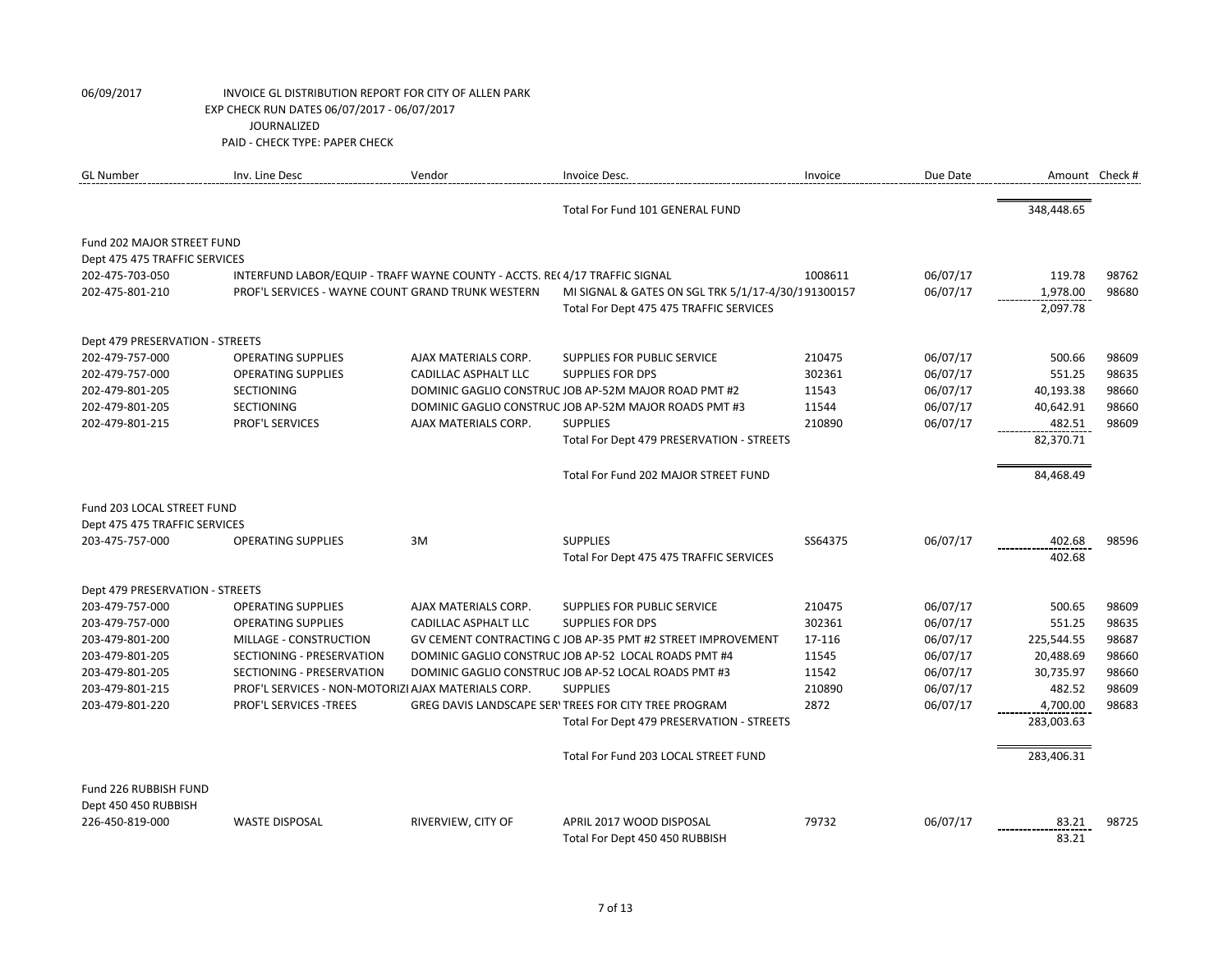| <b>GL Number</b>                   | Inv. Line Desc                   | Vendor                                         | Invoice Desc.                                               | Invoice       | Due Date | Amount Check # |       |
|------------------------------------|----------------------------------|------------------------------------------------|-------------------------------------------------------------|---------------|----------|----------------|-------|
|                                    |                                  |                                                | Total For Fund 226 RUBBISH FUND                             |               |          | 83.21          |       |
| Fund 249 BUILDING FUND             |                                  |                                                |                                                             |               |          |                |       |
| Dept 000                           |                                  |                                                |                                                             |               |          |                |       |
| 249-000-607-000                    | FEES -166.00-15% (24.90) =       | <b>CHUCKS ROOFING CO</b>                       | CANCELLED PERMIT PB170240                                   | <b>REFUND</b> | 06/07/17 | 141.10         | 98640 |
| 249-000-607-000                    | <b>FEES REVENUE</b>              |                                                | DES MOINES STAMP MFG. CC SUPPLIES FOR BUILDING DEPT         | 1096534       | 06/07/17 | 75.00          | 98654 |
|                                    |                                  |                                                | Total For Dept 000                                          |               |          | 216.10         |       |
| Dept 371 371 BUILDING DEPARTMENT   |                                  |                                                |                                                             |               |          |                |       |
| 249-371-853-000                    | <b>TELEPHONE</b>                 | <b>VERIZON WIRELESS</b>                        | ORDINANCE TABLETS BLDG DEPT                                 | 9785540357    | 06/07/17 | 216.24         | 98749 |
| 249-371-946-000                    | <b>EQUIPMENT LEASE-BLDG DEPT</b> |                                                | TOSHIBA FINANCIAL SERVICE: .COPIER SERVICES 5/15/17-6/15/17 | 331122077     | 06/07/17 | 254.03         | 98744 |
| 249-371-959-000                    | PLANNING & ZONING                |                                                | GLOBAL OFFICE SOLUTIONS SUPPLIES FOR THE MAY 2017           | CSUM-101291   | 06/07/17 | 152.76         | 98678 |
|                                    |                                  |                                                | Total For Dept 371 371 BUILDING DEPARTMENT                  |               |          | 623.03         |       |
|                                    |                                  |                                                | Total For Fund 249 BUILDING FUND                            |               |          | 839.13         |       |
| Fund 250 DDA OPERATING             |                                  |                                                |                                                             |               |          |                |       |
| Dept 000                           |                                  |                                                |                                                             |               |          |                |       |
| 250-000-728-000                    | <b>OFFICE SUPPLIES</b>           | KIBBY, JENNIFER                                | REIMBURSEMENT FOR DDA SUPPLIES AND MATREIMBURSEMENT         |               | 06/07/17 | 99.00          | 98695 |
| 250-000-801-001                    | <b>LAWN SERVICES</b>             | D&B LANDSCAPING INC                            | <b>ECORSE SLIT SEEDING</b>                                  | 135704        | 06/07/17 | 3,305.00       | 98650 |
| 250-000-801-001                    | <b>LAWN SERVICES</b>             | D&B LANDSCAPING INC                            | ROUND 1 WEED AND FERTILIZER                                 | 133881        | 06/07/17 | 175.00         | 98650 |
| 250-000-801-001                    | <b>LAWN SERVICES</b>             | <b>MUZZIN BROTHERS LLC</b>                     | MOWING DDA OFFICE 2 OF 8 PMTS                               | 1333          | 06/07/17 | 536.25         | 98709 |
| 250-000-853-000                    | <b>TELEPHONE</b>                 | <b>WOW</b>                                     | SERVICES FOR 5/12/17-6/11/17                                | 014467854MAY  | 06/07/17 | 155.76         | 98771 |
| 250-000-920-000                    | UTILITIES- 17425 ECORSE          | <b>DTE ENERGY</b>                              | PARKING LOT LIGHTS 4/12/17-5/11/17                          | 910007536873  | 06/07/17 | 18.58          | 98661 |
| 250-000-931-000                    | <b>BUILDING MAINTENANCE</b>      | WISNIEWSKI, ANTONIA                            | CLEANING SERVICES MAY 2017 DDA OFFICE                       | 463770        | 06/07/17 | 60.00          | 98767 |
| 250-000-960-000                    | MARKETING/PROMOTIONS             |                                                | BRENDEL'S SEPTIC TANK SER\ TOILET RENTAL 5/12/17-6/24/17    | 133766        | 06/07/17 | 165.00         | 98629 |
| 250-000-960-000                    | MARKETING/PROMOTIONS             | KIBBY, JENNIFER                                | REIMBURSEMENT FOR DDA SUPPLIES AND MATREIMBURSEMENT         |               | 06/07/17 | 20.00          | 98695 |
| 250-000-960-000                    | MARKETING/PROMOTIONS             | ALLEGRA MARKETING                              | <b>FARMERS MARKET POSTERS</b>                               | 4704          | 06/07/17 | 259.48         | 98765 |
| 250-000-960-000                    | MARKETING/PROMOTIONS             | ALLEGRA MARKETING                              | CAR SHOW FARMER MARKET FLYERS                               | 4739          | 06/07/17 | 443.50         | 98765 |
| 250-000-962-000                    | <b>MISCELLANEOUS</b>             |                                                | KENCO FIRE EQUIPMENT, INC DDA FIRE EXTINGUISHER INSPECTION  | 170511-6      | 06/07/17 | 35.00          | 98693 |
| 250-000-975-000                    | <b>DESIGN COMMITTEE</b>          | LEGER, MATTHEW MLD GROL ALLEN PARK DENTAL CARE |                                                             | MLD17121      | 06/07/17 | 250.00         | 98708 |
|                                    |                                  |                                                | Total For Dept 000                                          |               |          | 5,522.57       |       |
|                                    |                                  |                                                | Total For Fund 250 DDA OPERATING                            |               |          | 5,522.57       |       |
| Fund 265 DRUG FORFEITURE - FEDERAL |                                  |                                                |                                                             |               |          |                |       |
| Dept 000                           |                                  |                                                |                                                             |               |          |                |       |
| 265-000-757-000                    | <b>OPERATING SUPPLIES</b>        | PIETILA, DIANA                                 | <b>OPERATING SUPPLIES</b>                                   | 81-2785739    | 06/07/17 | 2,757.00       | 98718 |
| 265-000-939-000                    | <b>VEHICLE MAINTENANCE</b>       |                                                | EAST MICHIGAN TRAILER SAL BATTERIES FOR POLICE VEHICLES     | 6369543       | 06/07/17 | 173.00         | 98666 |
| 265-000-939-000                    | <b>VEHICLE MAINTENANCE</b>       | <b>GLENDALE AUTO VALUE</b>                     | PARTS 2015 FORD POLICE VEHICLE                              | 359-125477    | 06/07/17 | 665.84         | 98674 |
| 265-000-939-000                    | <b>VEHICLE MAINTENANCE</b>       | <b>GLENDALE AUTO VALUE</b>                     | PARTS FOR 2014 POLICE VEHICLE                               | 359-125264    | 06/07/17 | 289.26         | 98674 |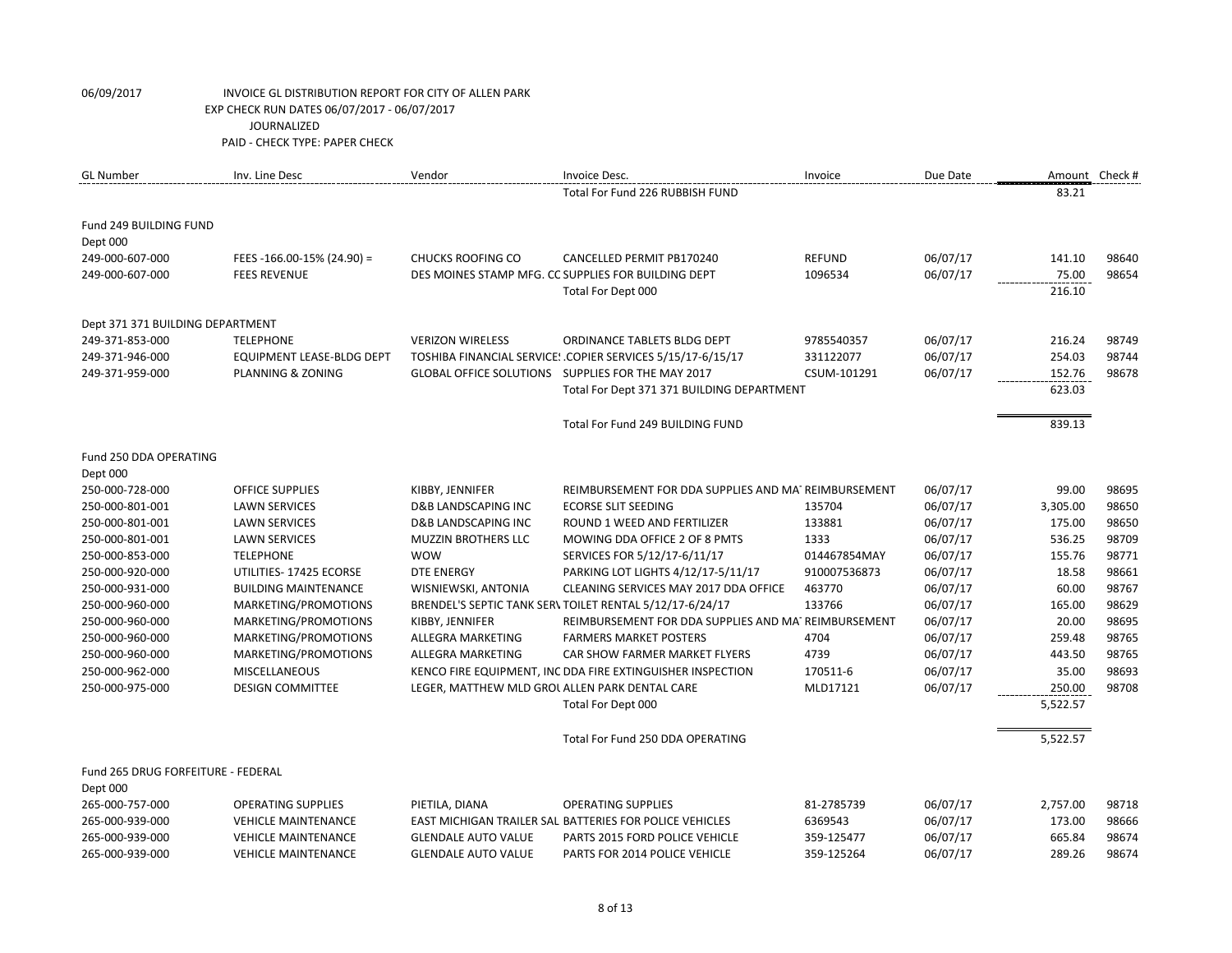| <b>GL Number</b>             | Inv. Line Desc                                 | Vendor                                         | Invoice Desc.                                           | Invoice             | Due Date | Amount    | Check # |
|------------------------------|------------------------------------------------|------------------------------------------------|---------------------------------------------------------|---------------------|----------|-----------|---------|
| 265-000-939-000              | <b>VEHICLE MAINTENANCE</b>                     | <b>GLENDALE AUTO VALUE</b>                     | <b>PARTS</b>                                            | 359-125211          | 06/07/17 | 11.90     | 98674   |
| 265-000-939-000              | <b>VEHICLE MAINTENANCE</b>                     | <b>GLENDALE AUTO VALUE</b>                     | PARTS FOR 2009 CHEV TAHOE                               | 359-125113          | 06/07/17 | 158.06    | 98674   |
| 265-000-939-000              | <b>VEHICLE MAINTENANCE</b>                     | <b>GLENDALE AUTO VALUE</b>                     | RET PARTS FROM INV 125107                               | CM359-125114        | 06/07/17 | (249.56)  | 98674   |
| 265-000-939-000              | <b>VEHICLE MAINTENANCE</b>                     | <b>GLENDALE AUTO VALUE</b>                     | PARTS FOR 2009 CHEV TAHOE                               | 359-125107          | 06/07/17 | 351.64    | 98674   |
| 265-000-939-000              | <b>VEHICLE MAINTENANCE</b>                     | <b>GLENDALE AUTO VALUE</b>                     | <b>PARTS</b>                                            | 359-124958          | 06/07/17 | 18.76     | 98674   |
| 265-000-939-000              | <b>VEHICLE MAINTENANCE</b>                     | <b>GLENDALE AUTO VALUE</b>                     | PARTS FOR 1998 DODGE VAN                                | 359-124688          | 06/07/17 | 33.89     | 98674   |
| 265-000-939-000              | <b>VEHICLE MAINTENANCE</b>                     | <b>GLENDALE AUTO VALUE</b>                     | <b>PARTS</b>                                            | 359-124728          | 06/07/17 | 38.97     | 98674   |
| 265-000-939-000              | <b>VEHICLE MAINTENANCE</b>                     | <b>GLENDALE AUTO VALUE</b>                     | PARTS FOR 2015 FORD POLICE VEHICLE                      | 359-124773          | 06/07/17 | 138.36    | 98674   |
| 265-000-939-000              | <b>VEHICLE MAINTENANCE</b>                     | <b>GLENDALE AUTO VALUE</b>                     | PARTS FOR 1998 DODGE VAN                                | 359-124788          | 06/07/17 | 11.10     | 98674   |
| 265-000-939-000              | <b>VEHICLE MAINTENANCE</b>                     | <b>GLENDALE AUTO VALUE</b>                     | PARTS FOR 2014 FORD POLICE INTERCEPTOR                  | 359-124145          | 06/07/17 | 25.86     | 98674   |
| 265-000-939-000              | <b>VEHICLE MAINTENANCE</b>                     | <b>GLENDALE AUTO VALUE</b>                     | <b>SUPPLIES</b>                                         | 359-124146          | 06/07/17 | 25.86     | 98674   |
| 265-000-939-000              | <b>VEHICLE MAINTENANCE</b>                     | <b>GLENDALE AUTO VALUE</b>                     | PARTS FOR 2017 CHEV TAHOE                               | 359-124630          | 06/07/17 | 71.04     | 98674   |
| 265-000-939-000              | <b>VEHICLE MAINTENANCE</b>                     | <b>GLENDALE AUTO VALUE</b>                     | R134A MACHINE                                           | 359-124148          | 06/07/17 | 700.00    | 98674   |
| 265-000-939-000              | <b>VEHICLE MAINTENANCE</b>                     | TREDROC TIRE ALLEN PARK 7: PARTS               |                                                         | 7360004423          | 06/07/17 | 143.21    | 98746   |
| 265-000-939-000              | <b>VEHICLE MAINTENANCE</b>                     | <b>VILLAGE FORD</b>                            | <b>PARTS</b>                                            | 247169              | 06/07/17 | 300.62    | 98754   |
| 265-000-939-000              | <b>VEHICLE MAINTENANCE</b>                     | <b>VILLAGE FORD</b>                            | <b>PARTS</b>                                            | 248702              | 06/07/17 | 302.57    | 98754   |
| 265-000-984-000              | COMPUTER EQUIPMENT/SOFTWA CDW GOVERNMENT, INC. |                                                | COMPUTER SUPPLIES FOR POLICE DEPT                       | <b>HVC9526</b>      | 06/07/17 | 435.59    | 98638   |
| 265-000-984-000              | COMPUTER EQUIPMENT/SOFTWA CDW GOVERNMENT, INC. |                                                | <b>COMPUTER EQUIPMENT</b>                               | <b>HWW8865</b>      | 06/07/17 | 1,605.41  | 98638   |
| 265-000-984-000              | COMPUTER EQUIPMENT/SOFTWA CDW GOVERNMENT, INC. |                                                | <b>COMPUTER EQUIPMENT</b>                               | HWS4209             | 06/07/17 | 1,605.41  | 98638   |
| 265-000-984-000              | COMPUTER EQUIPMENT/SOFTWA PRAETORIAN DIGITAL   |                                                | POLICE SUBSCRIPTIONS 4/1/17-3/31/18                     | 010133-3448         | 06/07/17 | 3,120.00  | 98720   |
| 265-000-985-000              | <b>CAPITAL OUTLAY</b>                          | <b>CYNERGY</b>                                 | <b>SUPPLIES FOR POLICE VEHICLES</b>                     | 30436               | 06/07/17 | 75.96     | 98649   |
|                              |                                                |                                                | Total For Dept 000                                      |                     |          | 12,809.75 |         |
|                              |                                                |                                                | Total For Fund 265 DRUG FORFEITURE - FEDERAL            |                     |          | 12,809.75 |         |
| Fund 271 LIBRARY<br>Dept 000 |                                                |                                                |                                                         |                     |          |           |         |
| 271-000-728-000              | <b>OFFICE SUPPLIES</b>                         | DEMCO, INC.                                    | MISC SUPPLIES FOR LIBRARY                               | 6142247             | 06/07/17 | 46.25     | 98653   |
| 271-000-728-000              | <b>OFFICE SUPPLIES</b>                         | LOWER HURON SUPPLY CO. SUPPLIES FOR LIBRARY    |                                                         | 410848              | 06/07/17 | 396.90    | 98699   |
| 271-000-728-000              | <b>OFFICE SUPPLIES</b>                         | LOWER HURON SUPPLY CO. SUPPLIES FOR LIBRARY    |                                                         | 410848-1            | 06/07/17 | 283.34    | 98699   |
| 271-000-757-000              | <b>OPERATING SUPPLIES</b>                      | <b>BALL, MATTHEW</b>                           | SUMMER READING PROGRAM 2017                             | 716                 | 06/07/17 | 300.00    | 98622   |
| 271-000-757-000              | <b>OPERATING SUPPLIES</b>                      | <b>EXOTIC ZOO</b>                              | SUMMER READING PROGRAM 2017                             | 7234529             | 06/07/17 | 200.00    | 98669   |
| 271-000-757-000              | <b>OPERATING SUPPLIES</b>                      |                                                | HOWELL NATURE CENTER LL SUMMER READING FOR 6/22/17      | <b>JUNE 22,2017</b> | 06/07/17 | 370.88    | 98690   |
| 271-000-757-000              | <b>OPERATING SUPPLIES</b>                      |                                                | HOWELL NATURE CENTER LL SUMMER READING FOR 6/19/17      | JUNE 19,2017        | 06/07/17 | 225.88    | 98690   |
| 271-000-757-000              | <b>OPERATING SUPPLIES</b>                      | LOYD, RONALD T                                 | JUNE 2017 LIBRARY SUMMER READING -PROGI READING PROGRAM |                     | 06/07/17 | 320.00    | 98700   |
| 271-000-757-000              | <b>OPERATING SUPPLIES</b>                      | SWINEHART, BRANDI                              | REIMBURSEMENT FOR MISC SUMMER READIN(REIMBURSEMENT      |                     | 06/07/17 | 74.00     | 98740   |
| 271-000-827-000              | <b>LIBRARY SERVICES</b>                        | AWE DIGITAL LEARNING SOLL SUPPLIES FOR LIBRARY |                                                         | ALMI17001-1         | 06/07/17 | 58.00     | 98618   |
| 271-000-827-000              | <b>LIBRARY SERVICES</b>                        | <b>BISHOP, MONICA</b>                          | REIMBURSEMENT FOR VARIOUS EXSPENSES                     | REIMBURSEMENT       | 06/07/17 | 449.24    | 98625   |
| 271-000-827-000              | <b>LIBRARY SERVICES</b>                        | THE LIBRARY NETWORK                            | <b>CIRCUIT COST</b>                                     | 58251               | 06/07/17 | 2,172.96  | 98742   |
| 271-000-827-000              | <b>LIBRARY SERVICES</b>                        | VASSALTO, CYNTHIA                              | REIMBURSEMENT FOR VARIOUS EXPENSES                      | REIMBURSEMENT       | 06/07/17 | 713.74    | 98747   |
| 271-000-828-000              | <b>MATERIALS</b>                               | STEINWAY INC                                   | <b>CD FOR LIBRARY</b>                                   | 35791               | 06/07/17 | 13.99     | 98615   |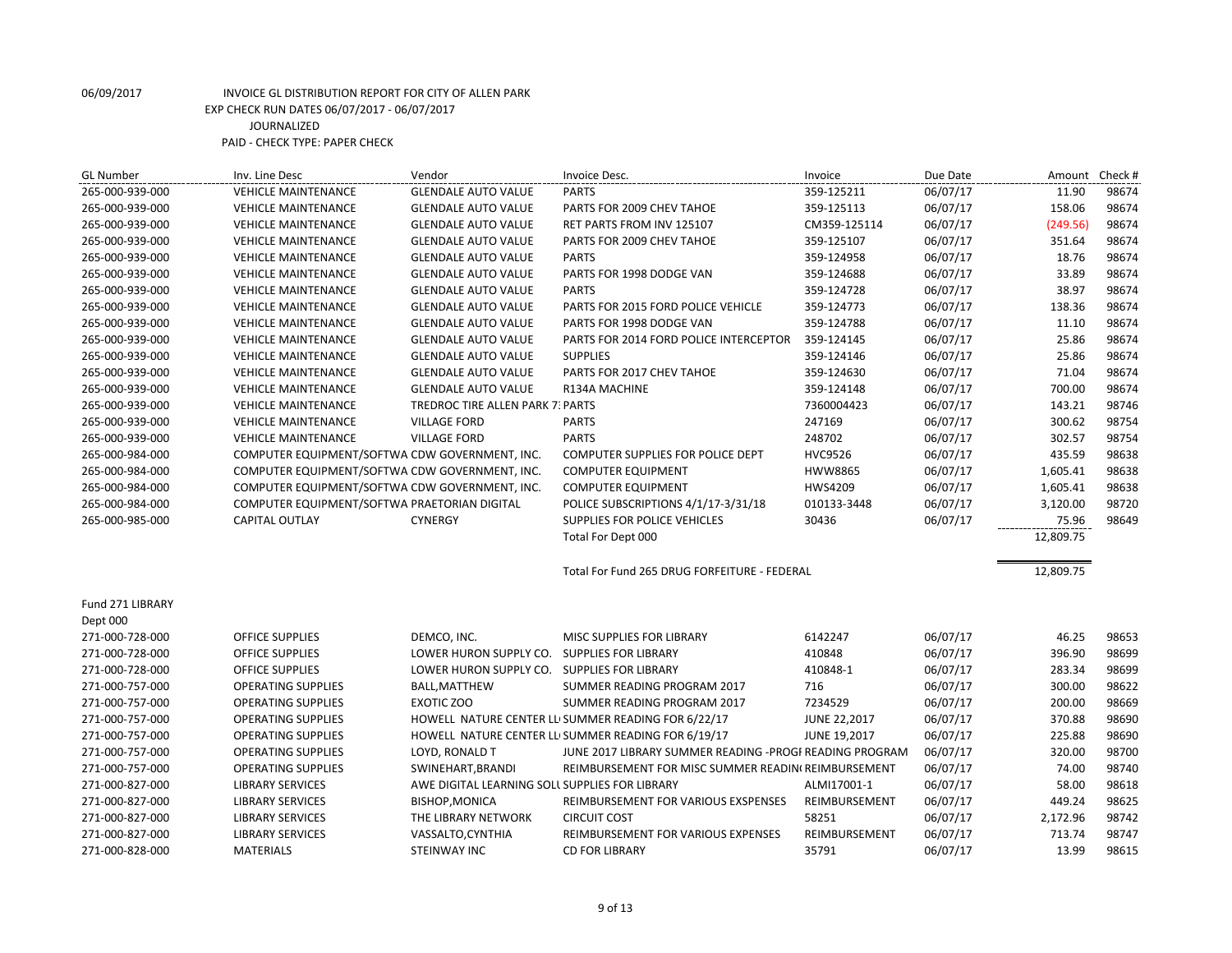| <b>GL Number</b>       | Inv. Line Desc                               | Vendor                                         | Invoice Desc.                                          | Invoice        | Due Date | Amount Check # |       |
|------------------------|----------------------------------------------|------------------------------------------------|--------------------------------------------------------|----------------|----------|----------------|-------|
| 271-000-828-000        | <b>MATERIALS</b>                             | <b>STEINWAY INC</b>                            | <b>CD FOR LIBRARY</b>                                  | 35756          | 06/07/17 | 71.95          | 98615 |
| 271-000-828-000        | <b>MATERIALS</b>                             | <b>BAKER &amp; TAYLOR</b>                      | CREDIT TO OFFSET OPEN INVOICE FROM 2014 0002568966     |                | 06/07/17 | (21.79)        | 98620 |
| 271-000-828-000        | <b>MATERIALS</b>                             | <b>BAKER &amp; TAYLOR</b>                      | <b>MATERIALS FOR LIBRARY</b>                           | 2032834071     | 06/07/17 | 139.11         | 98620 |
| 271-000-828-000        | <b>MATERIALS</b>                             | <b>BAKER &amp; TAYLOR</b>                      | <b>MATERIALS FOR LIBRARY</b>                           | 2032877611     | 06/07/17 | 88.36          | 98620 |
| 271-000-828-000        | <b>MATERIALS</b>                             | <b>BAKER &amp; TAYLOR</b>                      | MATERIALS FOR L IBRARY                                 | 2032868452     | 06/07/17 | 126.87         | 98620 |
| 271-000-828-000        | <b>MATERIALS</b>                             | <b>BAKER &amp; TAYLOR</b>                      | <b>SUPPLIES FOR LIBRARY</b>                            | 2032859650     | 06/07/17 | 50.21          | 98620 |
| 271-000-828-000        | <b>MATERIALS</b>                             | <b>BAKER &amp; TAYLOR</b>                      | <b>SUPPLIES FOR LIBRARY</b>                            | 2032838790     | 06/07/17 | 3.34           | 98620 |
| 271-000-828-000        | <b>MATERIALS</b>                             | BESTSELLERS AUDIO, LLC                         | <b>AUDIOBOOKS FOR LIBRARY</b>                          | 5956           | 06/07/17 | 366.00         | 98624 |
| 271-000-828-000        | <b>MATERIALS</b>                             | <b>BLACKSTONE AUDIO, INC</b>                   | <b>AUDIOBOOKS FOR LIBRARY</b>                          | 901444         | 06/07/17 | 77.94          | 98626 |
| 271-000-828-000        | <b>MATERIALS</b>                             | THE LIBRARY NETWORK                            | ANNUAL ZINIO ACCESS/CONTENT FEE                        | 58159          | 06/07/17 | 1,885.45       | 98742 |
| 271-000-828-000        | <b>MATERIALS</b>                             | WORLD BOOK, INC.                               | <b>MATERIALS FOR LIBRARY</b>                           | 0001553906     | 06/07/17 | 155.00         | 98770 |
| 271-000-920-000        | UTILITIES 8100 ALLEN RD                      | <b>DTE ENERGY</b>                              | SERVICES 4/11/17-5/12/17                               | 06072017       | 06/07/17 | 2,780.31       | 98662 |
|                        |                                              |                                                | Total For Dept 000                                     |                |          | 11,347.93      |       |
|                        |                                              |                                                | <b>Total For Fund 271 LIBRARY</b>                      |                |          | 11,347.93      |       |
| Fund 592 WATER & SEWER |                                              |                                                |                                                        |                |          |                |       |
| Dept 600 WATER         |                                              |                                                |                                                        |                |          |                |       |
| 592-600-745-400        | <b>METER MAINTENANCE</b>                     | ETNA SUPPLY COMPANY                            | <b>COMPUTER EQUIPMENT</b>                              | S102220127.001 | 06/07/17 | 1,565.07       | 98668 |
| 592-600-745-400        | <b>METER MAINTENANCE</b>                     | <b>HADDIX ELECTRIC</b>                         | <b>COPPER WIRING FOR DPS</b>                           | 8459           | 06/07/17 | 160.00         | 98688 |
| 592-600-748-000        | <b>HYDRANT MAINTENANCE</b>                   | <b>GREAT LAKES ACE HARDWAR MAY SUPPLIES</b>    |                                                        | 2016/416       | 06/07/17 | 28.48          | 98601 |
| 592-600-748-000        | HYDRANT MAINTENANCE                          | <b>GREAT LAKES ACE HARDWAR MAY SUPPLIES</b>    |                                                        | 2013/416       | 06/07/17 | 66.47          | 98601 |
| 592-600-748-000        | <b>HYDRANT MAINTENANCE</b>                   | <b>GREAT LAKES ACE HARDWAR SUPPLIES</b>        |                                                        | 1970/416       | 06/07/17 | 68.36          | 98601 |
| 592-600-873-000        | <b>MAIN MAINTENANCE</b>                      | EJ USA, INC                                    | <b>PARTS</b>                                           | 110170033305   | 06/07/17 | 1,461.96       | 98665 |
| 592-600-873-000        | <b>MAIN MAINTENANCE</b>                      | LOUIS ORLEANS                                  | SOD REPAIR FOR WATER MAIN BREAK                        | 17-5010        | 06/07/17 | 2,800.00       | 98698 |
| 592-600-873-000        | <b>MAIN MAINTENANCE</b>                      | LOUIS ORLEANS                                  | SOD REPAIR FROM WATER MAIN BREAKS                      | 17-5030        | 06/07/17 | 3,850.00       | 98698 |
| 592-600-873-000        | <b>MAIN MAINTENANCE</b>                      | <b>STATE OF MICHIGAN</b>                       | <b>MDEQ LABORATORY SERVICES</b>                        | 761-8169329    | 06/07/17 | 175.00         | 98738 |
| 592-600-926-050        | PURCHASED WATER                              |                                                | GREAT LAKES WATER AUTHO APRIL 2017 WHOLESALE WATER     | APRILWHOLESALE | 06/07/17 | 169,951.62     | 98657 |
| 592-600-978-004        | <b>CROSS CONNECTION PROGRAM</b>              | HYDRO DESIGNS, INC.                            | CROSS CONNECTION INSPECTION & REPORTIN(0043000-IN      |                | 06/07/17 | 1,935.00       | 98691 |
|                        |                                              |                                                | Total For Dept 600 WATER                               |                |          | 182,061.96     |       |
| Dept 601 601 SEWER     |                                              |                                                |                                                        |                |          |                |       |
| 592-601-712-000        | CLOTHING, CLEANING & TECH SKILI CINTAS CORP. |                                                | UNIFORM SERVICES WATER DEPT 4/1/17-4/30, 72116841APRIL |                | 06/07/17 | 214.04         | 98641 |
| 592-601-745-300        | STORM/CB MAINTENANCE                         | <b>CO-PIPE PRODUCTS INC</b>                    | <b>MATERIAL</b>                                        | 50025          | 06/07/17 | 88.00          | 98646 |
| 592-601-745-300        | STORM/CB MAINTENANCE                         | <b>CO-PIPE PRODUCTS INC</b>                    | <b>SUPPLIES</b>                                        | 49910          | 06/07/17 | 110.00         | 98646 |
| 592-601-757-000        | <b>OPERATING SUPPLIES</b>                    | <b>SMART BILL</b>                              | SUPPLIES AND POSTAGE FOR WATER BILLS                   | 28212-S        | 06/07/17 | 1,856.91       | 98734 |
| 592-601-908-000        | <b>IWC CHARGES- DETROIT</b>                  | GREAT LAKES WATER AUTHO APRIL 2017 IWC CHARGES |                                                        | APRILIWC       | 06/07/17 | 2,562.43       | 98655 |
| 592-601-920-000        | UTILITIES-W&S 4/10/17-5/9/17                 | AT & T                                         | PHONE SERVICES APRIL & MAY 2017                        | 06072017       | 06/07/17 | 112.31         | 98617 |
| 592-601-920-000        | UTILITIES W&S 5/10/17=6/9/17                 | AT & T                                         | PHONE SERVICES APRIL & MAY 2017                        | 06072017       | 06/07/17 | 115.53         | 98617 |
| 592-601-920-000        | UTILITIES- W&S 4/10/17-5/9/17                | <b>AT &amp; T</b>                              | PHONE SERVICES APRIL & MAY 2017                        | 06072017       | 06/07/17 | 127.75         | 98617 |
| 592-601-920-000        | UTILITIES W&S 5/10/17-6/9/17                 | <b>AT &amp; T</b>                              | PHONE SERVICES APRIL & MAY 2017                        | 06072017       | 06/07/17 | 112.72         | 98617 |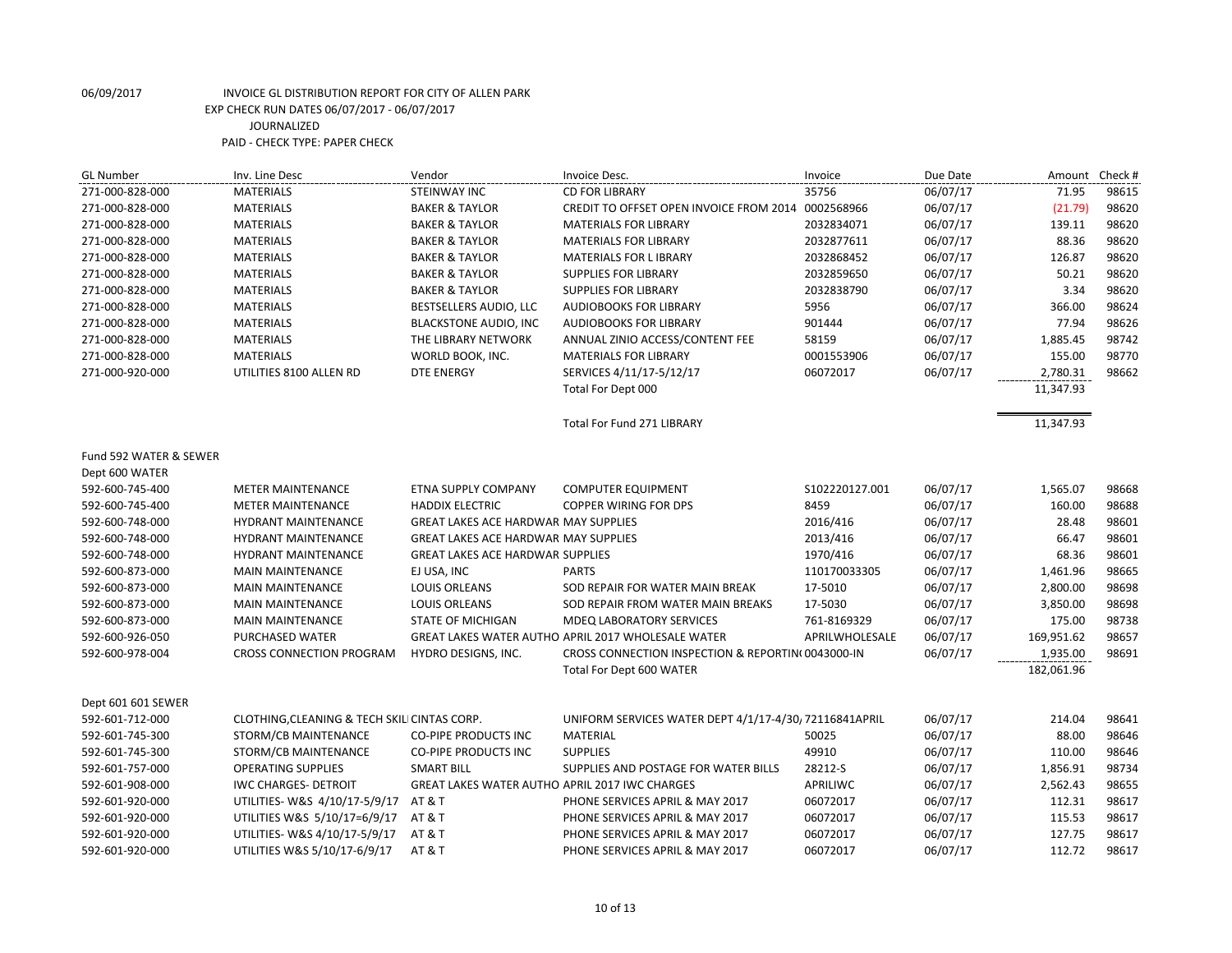| <b>GL Number</b>          | Inv. Line Desc                                       | Vendor                                       | Invoice Desc.                                                                                            | Invoice                     | Due Date | Amount     | Check # |
|---------------------------|------------------------------------------------------|----------------------------------------------|----------------------------------------------------------------------------------------------------------|-----------------------------|----------|------------|---------|
| 592-601-921-000           | <b>OFFICE SUPPLIES</b>                               | DES MOINES STAMP MFG. CC SUPPLIES WATER DEPT |                                                                                                          | 1092477                     | 06/07/17 | 16.00      | 98654   |
| 592-601-921-000           | <b>OFFICE SUPPLIES</b>                               |                                              | GLOBAL OFFICE SOLUTIONS SUPPLIES FOR THE MAY 2017                                                        | CSUM-101291                 | 06/07/17 | 475.77     | 98678   |
| 592-601-927-060           | SEWAGE DISPOSAL- WAYNE COUN DUWA                     |                                              | APRIL 2017 SEWAGE ASSESSMENT                                                                             | <b>APRIL 2017</b>           | 06/07/17 | 463.58     | 98664   |
| 592-601-927-060           | SEWAGE DISPOSAL-WAYNE COUN WAYNE COUNTY              |                                              | APRIL 2017 SEWAGE                                                                                        | APRILSEWAGE                 | 06/07/17 | 46,358.21  | 98756   |
| 592-601-927-100           | DETROIT POLLUTANTS                                   |                                              | GREAT LAKES WATER AUTHO APRIL 2017 POLLUTANT CHARGES                                                     | APRILPOLLUTANT              | 06/07/17 | 195.64     | 98656   |
| 592-601-930-000           | <b>SEWER MAINTENANCE</b>                             | <b>GREAT LAKES ACE HARDWAR SUPPLIES</b>      |                                                                                                          | 1995/416                    | 06/07/17 | 2.48       | 98601   |
| 592-601-939-100           | <b>VEHICLE MAINTENANCE</b>                           | <b>GLENDALE AUTO VALUE</b>                   | R134A MACHINE                                                                                            | 359-124148                  | 06/07/17 | 700.00     | 98674   |
| 592-601-940-500           | <b>FAIRLANE/INDEPNCE MKT STATIOI HADDIX ELECTRIC</b> |                                              | PROVIDE LABOR AND MATERIAL LIGHTING AT F8408                                                             |                             | 06/07/17 | 445.00     | 98688   |
| 592-601-940-500           | FAIRLANE/INDEPNCE MKT STATIOI HADDIX ELECTRIC        |                                              | SERVICES ON MINI LAMPS AT PUMP STATION 8302                                                              |                             | 06/07/17 | 78.00      | 98688   |
| 592-601-940-500           |                                                      |                                              | FAIRLANE/INDEPNCE MKT STATIOI SECURITY CENTRAL PROTECTI BURG/FIRE/HOLDUP SERVICES 6/1/17-6/30/17 3226863 |                             | 06/07/17 | 37.95      | 98729   |
| 592-601-962-000           | MISCELLANEOUS                                        | <b>GREAT LAKES ACE HARDWAR SUPPLIES</b>      |                                                                                                          | 1921/416                    | 06/07/17 | 39.96      | 98601   |
| 592-601-962-000           | <b>MISCELLANEOUS</b>                                 |                                              | ENVIRONMENTAL SYS RESEAI ARCGIS ONLINE USER LEVEL 2 LICENSE                                              | 93289132                    | 06/07/17 | 2,500.00   | 98667   |
| 592-601-962-000           | MISCELLANEOUS                                        | MAILFINANCE DEPT 3682                        | C OPIER SERVICES 6/13/17-9/12/17                                                                         | N6544080                    | 06/07/17 | 938.65     | 98701   |
| 592-601-985-000           | <b>CAPITAL OUTLAY-MAINS</b>                          | LIQUI-FORCE SERV.                            | ALLEN PARK CIPP LINING                                                                                   | <b>US 2289</b>              | 06/07/17 | 7,700.00   | 98697   |
|                           |                                                      |                                              | Total For Dept 601 601 SEWER                                                                             |                             |          | 65,250.93  |         |
|                           |                                                      |                                              |                                                                                                          |                             |          |            |         |
| Dept 603 603 BASIN        |                                                      |                                              |                                                                                                          |                             |          |            |         |
| 592-603-853-000           | <b>TELEPHONE</b>                                     | <b>VERIZON WIRELESS</b>                      | BASIN PHONE SERVICES 4/11/17-5/10/17                                                                     | 9785459577                  | 06/07/17 | 239.91     | 98748   |
| 592-603-853-000           | <b>TELEPHONE- BASIN</b>                              | <b>VERIZON WIRELESS</b>                      | BASIN SERVICES 4/24/17-5/23/17                                                                           | 9786321202                  | 06/07/17 | 50.04      | 98752   |
| 592-603-931-000           | <b>BUILDING MAINTENANCE</b>                          | <b>GRAINGER</b>                              | <b>PARTS</b>                                                                                             | 9440936202                  | 06/07/17 | 112.78     | 98681   |
| 592-603-931-000           | <b>BUILDING MAINTENANCE</b>                          | <b>GRAINGER</b>                              | <b>PARTS</b>                                                                                             | 9440936194                  | 06/07/17 | 88.72      | 98681   |
| 592-603-931-000           | <b>BUILDING MAINTENANCE</b>                          | <b>GRAINGER</b>                              | <b>PARTS</b>                                                                                             | 9440936186                  | 06/07/17 | 51.05      | 98681   |
| 592-603-939-000           | <b>VEHICLE MAINTENANCE</b>                           | <b>JACK DOHENY COMPANIES</b>                 | <b>PARTS</b>                                                                                             | A04060                      | 06/07/17 | 1,393.10   | 98658   |
| 592-603-985-000           | <b>CAPITAL OUTLAY</b>                                | JACK DOHENY COMPANIES                        | SERVICES & PARTS FOR WATER DEPT                                                                          | A00269                      | 06/07/17 | 9,900.00   | 98658   |
|                           |                                                      |                                              | Total For Dept 603 603 BASIN                                                                             |                             |          | 11,835.60  |         |
|                           |                                                      |                                              | Total For Fund 592 WATER & SEWER                                                                         |                             |          | 259,148.49 |         |
| Fund 701 TRUST AND AGENCY |                                                      |                                              |                                                                                                          |                             |          |            |         |
| Dept 000                  |                                                      |                                              |                                                                                                          |                             |          |            |         |
| 701-000-242-000           | CITY FESTIVITIES ESCROW                              |                                              | ALLEN PARK, POLICE OFFICER COLORING BOOKS FOR SAFETY TOWN                                                | <b>SAFETY TOWN</b>          | 06/07/17 | 1,000.00   | 98612   |
| 701-000-242-000           | <b>CITY FESTIVITIES ESCROW</b>                       | MCCLEES, DANIEL                              | REFUND OF BOOTH FEES                                                                                     | <b>REFUND</b>               | 06/07/17 | 90.00      | 98703   |
| 701-000-242-000           | CITY FESTIVITIES ESCROW                              | NICHOLLS, COURTNEY                           | SECRETARIAL TRANSITION SERVICES                                                                          | <b>JUNE 2017</b>            | 06/07/17 | 500.00     | 98711   |
| 701-000-242-000           | <b>CITY FESTIVITIES ESCROW</b>                       | RILEY, DAVID                                 | REFUND OF BOOTH FEES                                                                                     | <b>REFUND</b>               | 06/07/17 | 50.00      | 98724   |
| 701-000-242-000           | <b>CITY FESTIVITIES ESCROW</b>                       | RUIZ, LEON                                   | <b>REFUND OF BOOTH FEES</b>                                                                              | <b>REFUND</b>               | 06/07/17 | 50.00      | 98726   |
| 701-000-242-000           | <b>CITY FESTIVITIES ESCROW</b>                       | STAPLETON, ROCHELLE                          | SECRETARIAL SERVICES                                                                                     | <b>JUNE 2017</b>            | 06/07/17 | 1,000.00   | 98737   |
| 701-000-245-000           | <b>PARKS &amp; RECREATION ESCROW</b>                 | CARRICO, NOAH GREGORY                        | 2017 TIMEKEEPER FOR SPRING LEAQUE                                                                        | 2017 SPRING LEAQUE 06/07/17 |          | 10.00      | 98637   |
| 701-000-245-000           | PARKS & RECREATION ESCROW                            | <b>GRAPHICWEAR</b>                           | T- SHIRTS FOR CHAMPAIGN PARK COMMUNITY SHIRTS                                                            |                             | 06/07/17 | 762.00     | 98679   |
| 701-000-245-000           | PARKS & RECREATION ESCROW                            |                                              | GUTENKUNST, BRENDEN WILL 2017 TIMEKEEPER FOR SPRING LEAQUE                                               | 2017 SPRING LEAQUE 06/07/17 |          | 25.00      | 98686   |
| 701-000-245-000           | PARKS & RECREATION ESCROW                            | MALLIA, CHRISTOPHER A                        | 2017 TIMEKEEPER FOR SPRING LEAQUE                                                                        | 2017 SPRING LEAQUE 06/07/17 |          | 35.00      | 98702   |
| 701-000-245-000           | PARKS & RECREATION ESCROW                            | MCCLELLAN, LUKE                              | 2017 TIMEKEEPER FOR SPRING LEAQUE                                                                        | 2017 SPRING LEAQUE 06/07/17 |          | 245.00     | 98704   |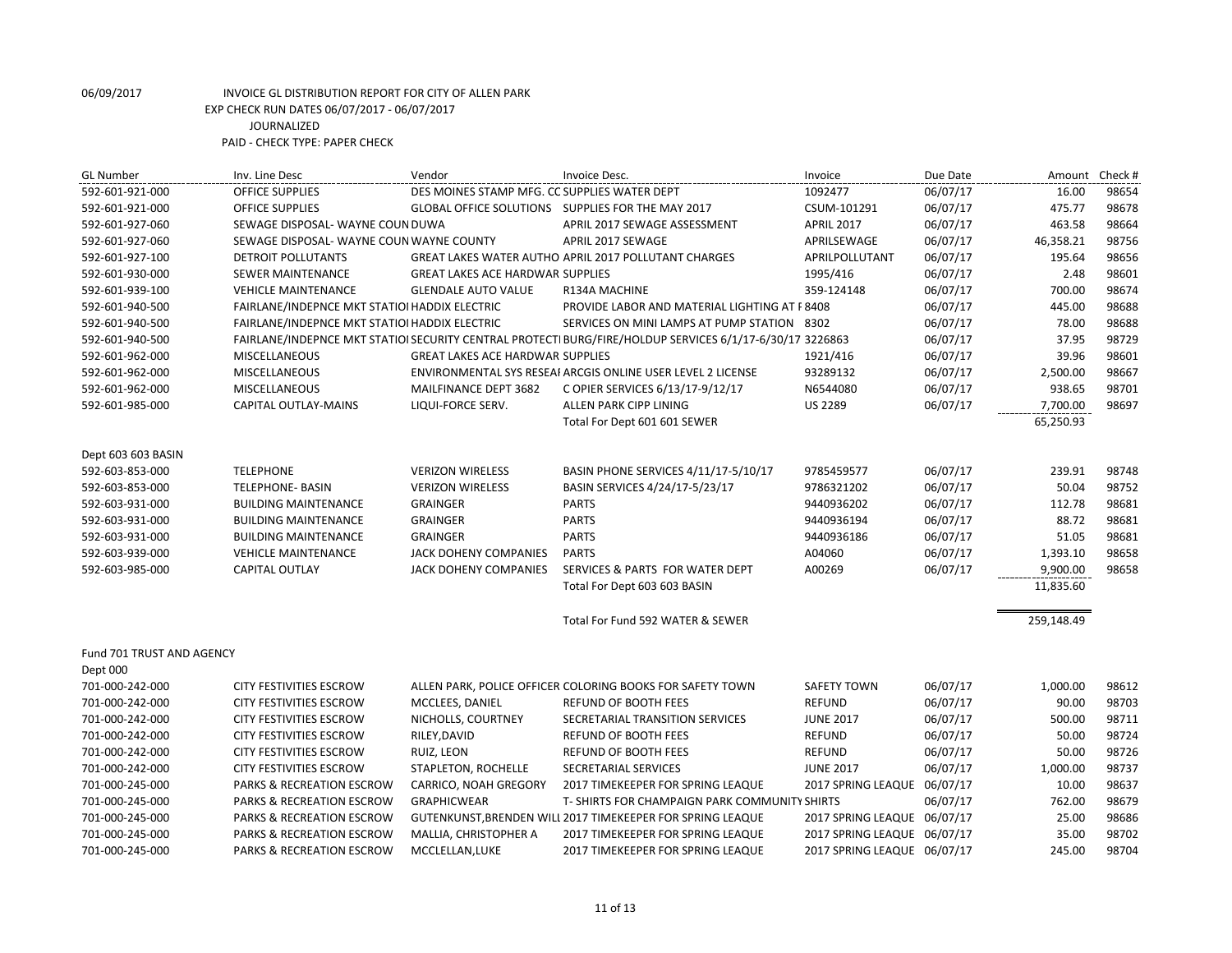| <b>GL Number</b>                    | Inv. Line Desc                             | Vendor                     | Invoice Desc.                                                                         | Invoice                     | Due Date | Amount    | Check # |
|-------------------------------------|--------------------------------------------|----------------------------|---------------------------------------------------------------------------------------|-----------------------------|----------|-----------|---------|
| 701-000-245-000                     | PARKS & RECREATION ESCROW                  | REVESZ, EDWARD M           | 2017 TIMEKEEPER FOR SPRING LEAQUE                                                     | 2017 SPRING LEAQUE          | 06/07/17 | 20.00     | 98723   |
| 701-000-245-000                     | PARKS & RECREATION ESCROW                  | S&J ASPHALT PAVING CO      | WORK AT CHAMPAIGN PARK PARKING LOT                                                    | 17-041                      | 06/07/17 | 4,850.00  | 98727   |
| 701-000-245-000                     | PARKS & RECREATION ESCROW                  |                            | SIAKANTARIS, CONSTANTINE 2017 SCHEDULER FOR SPRING LEAQUE                             | 2017 SPRING LEAQUE 06/07/17 |          | 168.00    | 98732   |
| 701-000-245-000                     | <b>PARKS &amp; RECREATION ESCROW</b>       | WADDELL, MICHAEL           | 2017 TIMEKEEPER FOR SPRING LEAQUE                                                     | 2017 SPRING LEAQUE 06/07/17 |          | 120.00    | 98755   |
| 701-000-245-000                     | PARKS & RECREATION ESCROW                  | WIERZBA, REBECCA           | 2017 TIMEKEEPER FOR SPRING LEAQUE                                                     | 2017 SPRING LEAGUE 06/07/17 |          | 10.00     | 98766   |
| 701-000-246-000                     |                                            |                            | PLANNING/ZONING REVIEW ESCR(GREG DAVIS LANDSCAPE SER' TREES FOR CITY TREE PROGRAM     | 2872                        | 06/07/17 | 2,500.00  | 98683   |
| 701-000-246-500                     | <b>ENGINEERING ESCROW</b>                  | <b>BUCCILLI GROUP, LLC</b> | APRIL 2017 INSPECTIONS 800 REPUBLIC RD                                                | 2234                        | 06/07/17 | 648.00    | 98772   |
| 701-000-246-500                     | <b>ENGINEERING ESCROW</b>                  | <b>BUCCILLI GROUP, LLC</b> | MAY 5/1/17-5/3/17 INPSECTION SERV 555 REP 2243                                        |                             | 06/07/17 | 972.00    | 98772   |
| 701-000-246-500                     | <b>ENGINEERING ESCROW</b>                  | <b>BUCCILLI GROUP, LLC</b> | INSPECTION SERVICES 5/8/17-5/12/17 REPUBL 2247                                        |                             | 06/07/17 | 1,188.00  | 98772   |
| 701-000-246-500                     | <b>ENGINEERING ESCROW</b>                  | <b>BUCCILLI GROUP, LLC</b> | INSPECTION SERVICES 5/15/17-5/18/17 1555 8 2269                                       |                             | 06/07/17 | 972.00    | 98772   |
| 701-000-246-500                     | <b>ENGINEERING ESCROW</b>                  | <b>BUCCILLI GROUP, LLC</b> | INSPECTION SERVICES 5/23/17-5/25/17 CONCI 2283                                        |                             | 06/07/17 | 972.00    | 98772   |
| 701-000-246-500                     | <b>ENGINEERING ESCROW</b>                  | <b>BUCCILLI GROUP, LLC</b> | INSPECTION SERV 5/17/17-5/19/17 FEDERAL 8 2270                                        |                             | 06/07/17 | 1,188.00  | 98772   |
| 701-000-246-500                     | <b>ENGINEERING ESCROW</b>                  | <b>BUCCILLI GROUP, LLC</b> | INSPECTION SERV 5/22/17 ON ASPHALT PAVIN 2282                                         |                             | 06/07/17 | 432.00    | 98772   |
| 701-000-249-000                     | <b>FLOWER BED ESCROW</b>                   |                            | FOUR STAR GREENHOUSE, IN FLOWERS FOR 2017ADOPT A FLOWERBED PRO 448573                 |                             | 06/07/17 | 87.10     | 98670   |
| 701-000-249-000                     | FLOWER BED ESCROW-453298,45: PAGE, JEFFREY |                            | REIMBURSEMENT FOR ADOPT A FLOWERBED P REIMBURSEMENT                                   |                             | 06/07/17 | 3,046.21  | 98714   |
| 701-000-249-000                     | <b>FLOWER BED ESCROW</b>                   |                            | PANETTA'S LANDSCAPE SUPP ADOPT A FLOWERBED PROGRAM 24TH DIST CC 5948                  |                             | 06/07/17 | 34.90     | 98715   |
| 701-000-249-000                     | <b>FLOWER BED ESCROW</b>                   |                            | PANETTA'S LANDSCAPE SUPP ADOPT A FLOWERBED 24TH DIST COURT                            | 5977                        | 06/07/17 | 55.49     | 98715   |
| 701-000-249-000                     | <b>FLOWER BED ESCROW</b>                   |                            | PANETTA'S LANDSCAPE SUPP ADOPT A FLOWERBED 24TH DIST COURT                            | 5978                        | 06/07/17 | 55.84     | 98715   |
|                                     |                                            |                            | Total For Dept 000                                                                    |                             |          | 21,086.54 |         |
|                                     |                                            |                            | Total For Fund 701 TRUST AND AGENCY                                                   |                             |          | 21,086.54 |         |
| Fund 703 SCHOOL AND COUNTY TAX FUND |                                            |                            |                                                                                       |                             |          |           |         |
| Dept 000                            |                                            |                            |                                                                                       |                             |          |           |         |
| 703-000-243-100                     | DUE TO WAYNE COUNTY - ZOO                  |                            | WAYNE COUNTY TREASURER DELQ PERSONAL PROPERTY TAX 2017                                | <b>DELQ TAX</b>             | 06/07/17 | 34.55     | 1323    |
| 703-000-243-200                     |                                            |                            | DUE TO WAYNE CTY - ARTS (DIA) WAYNE COUNTY TREASURER DELQ PERSONAL PROPERTY TAX 2017  | <b>DELQ TAX</b>             | 06/07/17 | 63.68     | 1323    |
| 703-000-420-010                     |                                            |                            | DUE TO WAYNE CO.-DEL.OPERATII WAYNE COUNTY TREASURER DELQ PERSONAL PROPERTY TAX 2017  | <b>DELQ TAX</b>             | 06/07/17 | 1,820.08  | 1323    |
| 703-000-420-020                     |                                            |                            | D/T WAYNE CO.-DEL. COMM. COLI WAYNE COUNTY TREASURER DELQ PERSONAL PROPERTY TAX 2017  | <b>DELQ TAX</b>             | 06/07/17 | 1,052.42  | 1323    |
| 703-000-420-030                     | D/T WAYNE CO.-RESA                         |                            | WAYNE COUNTY TREASURER DELO PERSONAL PROPERTY TAX 2017                                | <b>DELQ TAX</b>             | 06/07/17 | 913.49    | 1323    |
| 703-000-420-040                     | D/T WAYNE CO.-DEL. H.C.M.A.                |                            | WAYNE COUNTY TREASURER DELQ PERSONAL PROPERTY TAX 2017                                | <b>DELQ TAX</b>             | 06/07/17 | 74.05     | 1323    |
| 703-000-420-050                     | D/T WAYNE CO. - DEL. JAIL                  |                            | WAYNE COUNTY TREASURER DELQ PERSONAL PROPERTY TAX 2017                                | <b>DELQ TAX</b>             | 06/07/17 | 324.25    | 1323    |
| 703-000-420-060                     | D/T WAYNE CO. - DEL. S.E.T.                |                            | WAYNE COUNTY TREASURER DELQ PERSONAL PROPERTY TAX 2017                                | <b>DELQ TAX</b>             | 06/07/17 | 1,582.63  | 1323    |
| 703-000-420-080                     |                                            |                            | D/T WAYNE CO. - DEL. TRAN.AUTH WAYNE COUNTY TREASURER DELQ PERSONAL PROPERTY TAX 2017 | <b>DELQ TAX</b>             | 06/07/17 | 254.01    | 1323    |
| 703-000-420-090                     | D/T WAYNE CO.-DEL. PARKS                   |                            | WAYNE COUNTY TREASURER DELQ PERSONAL PROPERTY TAX 2017                                | <b>DELQ TAX</b>             | 06/07/17 | 84.81     | 1323    |
| 703-000-420-095                     |                                            |                            | D/T WAYNE CO. - DEL. VETERANS WAYNE COUNTY TREASURER DELQ PERSONAL PROPERTY TAX 2017  | DELQ TAX                    | 06/07/17 | 11.53     | 1323    |
| 703-000-420-100                     | D/T ALLEN PARK-#9 DEL. PERS.               |                            | ALLEN PARK PUBLIC SCHOOLS DELQ PERSONAL PROPERTY TAX 2017                             | <b>DELQ TAX</b>             | 06/07/17 | 3,125.80  | 1320    |
| 703-000-420-110                     | D/T MELVINDALE-#11 DEL.PERS.               |                            | MELVINDALE NAP PUBLIC SCI DELQ PERSONAL PROPERTY TAX 2017                             | <b>DELQ TAX</b>             | 06/07/17 | 195.37    | 1321    |
| 703-000-420-120                     | D/T SOUTHGATE-#7 DEL.PERS.                 |                            | SOUTHGATE COMMUNITY SC DELQ PERSONAL PROPERTY TAX 2017                                | <b>DELQ TAX</b>             | 06/07/17 | 470.44    | 1322    |
|                                     |                                            |                            | Total For Dept 000                                                                    |                             |          | 10,007.11 |         |

Total For Fund 703 SCHOOL AND COUNTY TAX FUND 10,007.11